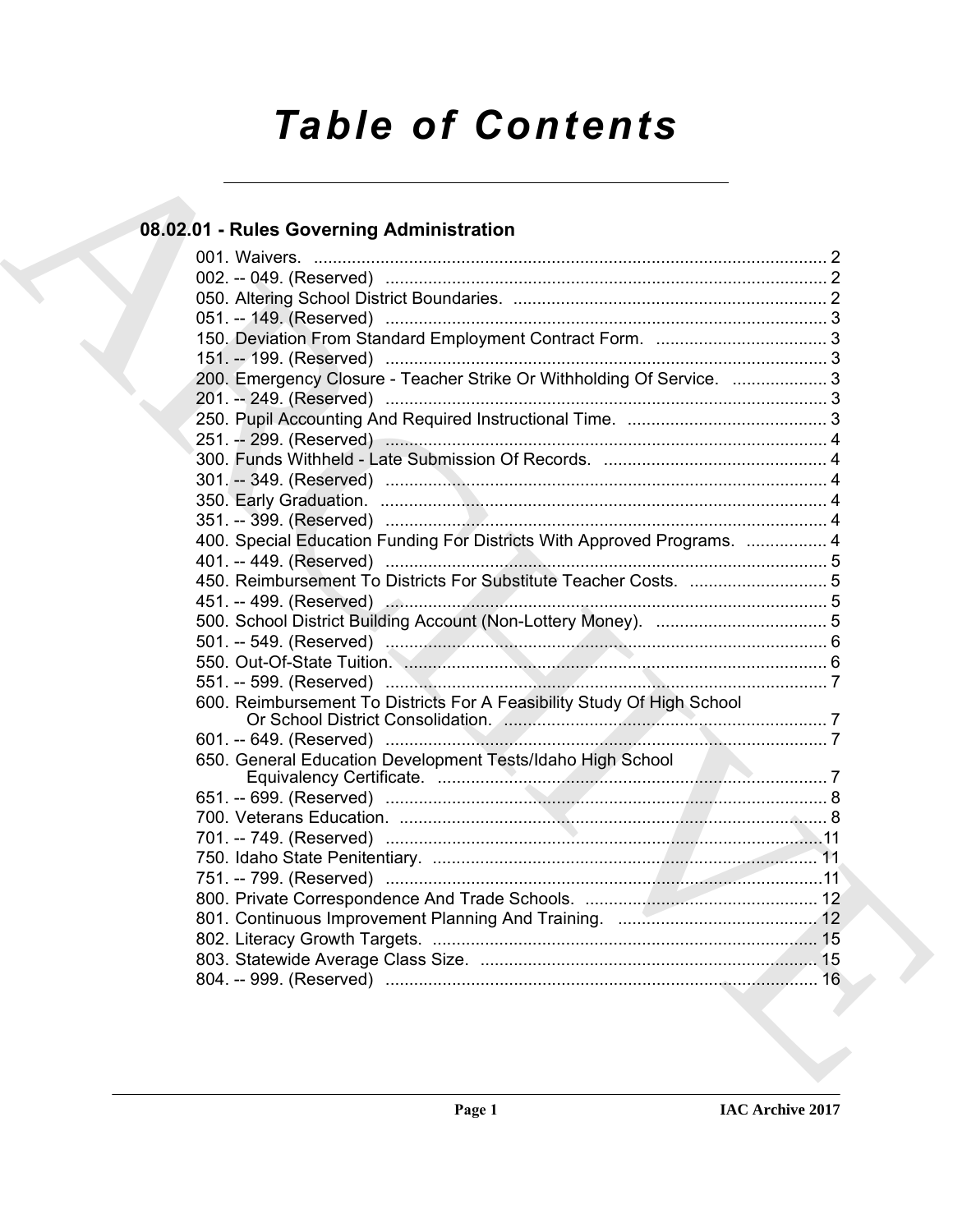#### **IDAPA 08 TITLE 02 CHAPTER 01**

#### **08.02.01 - RULES GOVERNING ADMINISTRATION**

#### <span id="page-1-1"></span><span id="page-1-0"></span>**001. WAIVERS.**

The State Board of Education may grant a waiver of any rule not required by state or federal law to any school district upon written request. The Board will not grant waivers of any rule required by state or federal law. State and federal law includes case law (including consent decrees), statutes, constitutions, and federal regulations. (4 law includes case law (including consent decrees), statutes, constitutions, and federal regulations.

#### <span id="page-1-2"></span>**002. -- 049. (RESERVED)**

#### <span id="page-1-4"></span><span id="page-1-3"></span>**050. ALTERING SCHOOL DISTRICT BOUNDARIES.**

**CHAPTER 01**<br> **CHAPTER 01**<br> **CHAPTER 01**<br> **CHAPTER 01**<br> **CHAPTER 01**<br> **CHAPTER 01**<br> **CHAPTER 01**<br> **CHAPTER 01**<br> **CHAPTER 02 CHAPTER 01**<br> **CHAPTER 02 CHAPTER 02 CHAPTER 02 CHAPTER CHAPTER 6**<br> **CHAPTER 02 CHAPTE** The State Board of Education sets forth the following rules to govern the application and hearing procedures for alteration of school boundaries pursuant to Section 33-308, Idaho Code. A written application from the person or persons requesting alteration of school district boundaries, including the reasons for making the request, will be submitted to the State Board of Education. The application shall also contain that information as required by Section 33-308, Idaho Code: (7-1-99)

<span id="page-1-10"></span>**01. Written Statement of Support**. A written statement supporting or opposing the proposed alteration will be prepared by each board of trustees no later than ten (10) days following its first regular meeting held following receipt of the written application prepared by the person or persons requesting the alteration. Such request and supporting materials shall be forwarded to the Superintendent of Public Instruction. (7-1-99) and supporting materials shall be forwarded to the Superintendent of Public Instruction.

<span id="page-1-9"></span>**02. Review of Request**. The Superintendent of Public Instruction shall appoint a hearing officer in accordance with State Board of Éducation Governing Policies and Procedures to review the proposed alteration of boundaries. (7-1-99) boundaries. (7-1-99)

<span id="page-1-6"></span>**03. Criteria for Review of Request**. The hearing officer shall review the proposed alteration of boundaries taking into account the following criteria: (7-1-99)

**a.** Will the alteration as proposed leave a school district with a bonded debt in excess of the limit ed by law; (7-1-99) proscribed by law;

**b.** Is the proposed alteration in the best interests of the children residing in the area described in the petition. In determining the best interests of the children the hearing officer shall consider all relevant factors which may include: (7-1-99) may include:

i. The safety and distance of the children from the applicable schools; (7-1-99)

ii. The views of the interested parties as these views pertain to the interests of the children residing in the petition area;

<span id="page-1-8"></span>iii. The adjustment of the children to their home and neighborhood environment; and (7-1-99)

iv. The suitability of the school(s) and school district which is gaining students in terms of capacity munity support. (7-1-99) and community support.

**04. Market Value**. The market value, for tax purposes, of the two (2) districts prior to the requested and of the area proposed to be transferred will be provided. (7-1-99) transfer and of the area proposed to be transferred will be provided.

<span id="page-1-7"></span>**05. Decision by State Board Education**. The recommendation from the hearing on the matter shall be forwarded to the State Board of Education for decision in accordance with the Board's Governing Policies and Procedures. (7-1-99)

<span id="page-1-5"></span>**Additional Information**. The applicant may submit any additional information which is deemed to assisting the State Board of Education to make the decision. (4-1-97) be appropriate in assisting the State Board of Education to make the decision.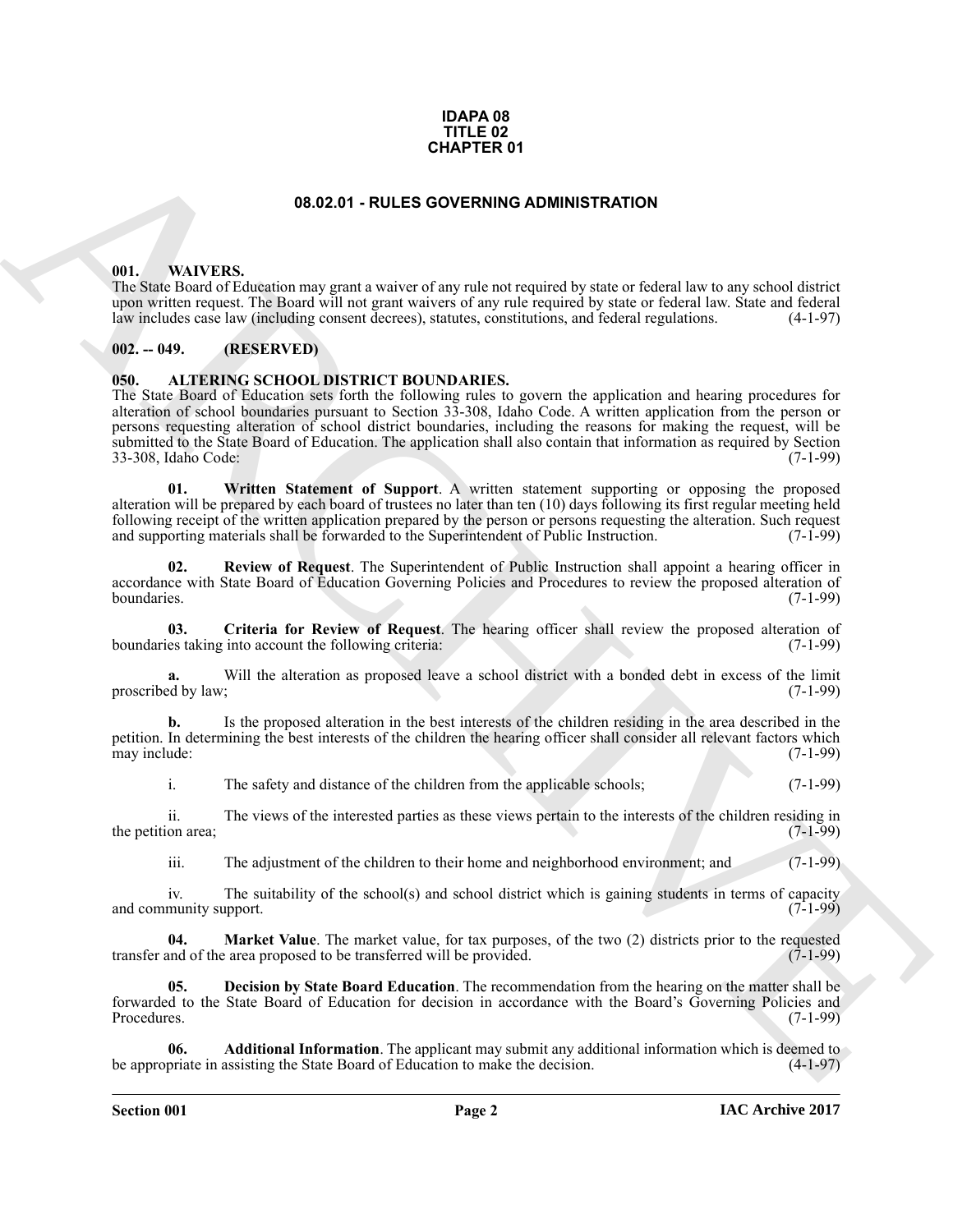#### <span id="page-2-0"></span>**051. -- 149. (RESERVED)**

#### <span id="page-2-6"></span><span id="page-2-1"></span>**150. DEVIATION FROM STANDARD EMPLOYMENT CONTRACT FORM.**

The State Superintendent of Public Instruction has approved a standard employment contract form. Any deviation from this contract form must be approved by the State Superintendent of Public Instruction and reviewed for reapproval once every three (3) years. (Section 33-513. Idaho Code) (4-1-97) reapproval once every three  $(3)$  years. (Section 33-513, Idaho Code)

#### <span id="page-2-2"></span>**151. -- 199. (RESERVED)**

#### <span id="page-2-7"></span><span id="page-2-3"></span>**200. EMERGENCY CLOSURE - TEACHER STRIKE OR WITHHOLDING OF SERVICE.**

The State Board of Education does not recognize a teacher strike or the withholding of service as sufficient cause to declare an emergency closure. The primary concern of the State Board of Education is for the instructional program available to students. (Section  $33-1003(A)$ , Idaho Code)

#### <span id="page-2-4"></span>**201. -- 249. (RESERVED)**

#### <span id="page-2-8"></span><span id="page-2-5"></span>**250. PUPIL ACCOUNTING AND REQUIRED INSTRUCTIONAL TIME.** (Section 33-512, Idaho Code) (4-1-97)

<span id="page-2-13"></span>**01. Required Instructional Time**. Excluding transportation to and from school, lunch periods, passing times, and recess, schools must schedule at least the following instructional times: kindergarten, four hundred fifty (450) hours per year; grades one through three (1-3), eight hundred ten (810) hours per year; grades four through eight (4-8), nine hundred (900) hours per year; and grades nine through twelve (9-12), nine hundred ninety (990) hours per year. (4-1-97)

**02. Required Attendance**. All pupils will complete four (4) years of satisfactory attendance in grades nine through twelve  $(9-12)$  to graduate from an accredited high school, except those who are approved for early graduation.  $(4-1-97)$ graduation.  $(4-1-97)$ 

#### <span id="page-2-12"></span><span id="page-2-9"></span>**03. Day in Session When Counting Pupils in Attendance**. (4-1-97)

**a.** A school day for grades one through twelve (1-12) may be counted as a "day in session" when the school is open and students are under the guidance and direction of teachers in the teaching process for not less than four (4) hours of instruction per day. Lunch periods, breaks, passing time and recess will not be included in the four (4) hours. For kindergarten, each session will be at least two and one-half  $(2\ 1/2)$  hours per day. (4) hours. For kindergarten, each session will be at least two and one-half  $(2 \frac{1}{2})$  hours per day.

**b.** Half-day Session. A half-day in session occurs when the students in grades one through twelve (1-12) are under the guidance and direction of teachers in the teaching process for a minimum of two and one-half (2  $1/2$ ) hours of instruction or the teachers are involved in staff development activities for not less than two and one-half  $(2\frac{1}{2})$  hours.  $(2 \frac{1}{2})$  hours.  $(4-1-97)$ 

<span id="page-2-11"></span>**c.** Teacher In-service Activities. For grades one through twelve (1-12), not more than twenty-two (22) hours may be utilized for teacher in-service activities, based on the district approved calendar. In the event a school district chooses to utilize full days instead of half-days, the attendance reported for these full days will be the average of the attendance for the other days of that same week. of the attendance for the other days of that same week.

Sinte Board of Education<br>
1914. 1920. The SEC INTERNATION EXPLOYMENT CONTRACT FORM.<br>
1936. 1936. The SEC INTERNATION EXPLOYMENT CONTRACT FORM.<br>
1936. 1936. The SEC INTERNATION EXPLORATION CONTRACT FORM.<br>
1936. The SEC INT **Day of Attendance - Kindergarten**. A day of attendance for a kindergarten pupil is one in which a pupil is physically present for a period of two and one-half  $(2\frac{1}{2})$  hours under the direction and guidance of a teacher while school is in session or under homebound instruction. A homebound student is one who is unable to attend school for at least ten (10) consecutive days due to illness, accident or an unusual disabling condition. Attendance will be reported in half-day increments. Attendance reports for any day in the school year will reflect only those students physically present. Particularly, enrollment figures are not to be used for the beginning nor closing weeks of school. (Section 33-1001(5), Idaho Code.) school. (Section  $33-1001(5)$ , Idaho Code.)

<span id="page-2-10"></span>**05. Day of Attendance (ADA) - Grades One Through Twelve (1-12)**. A day of attendance is one in which a pupil is physically present for the full day under the guidance and direction of a teacher or other authorized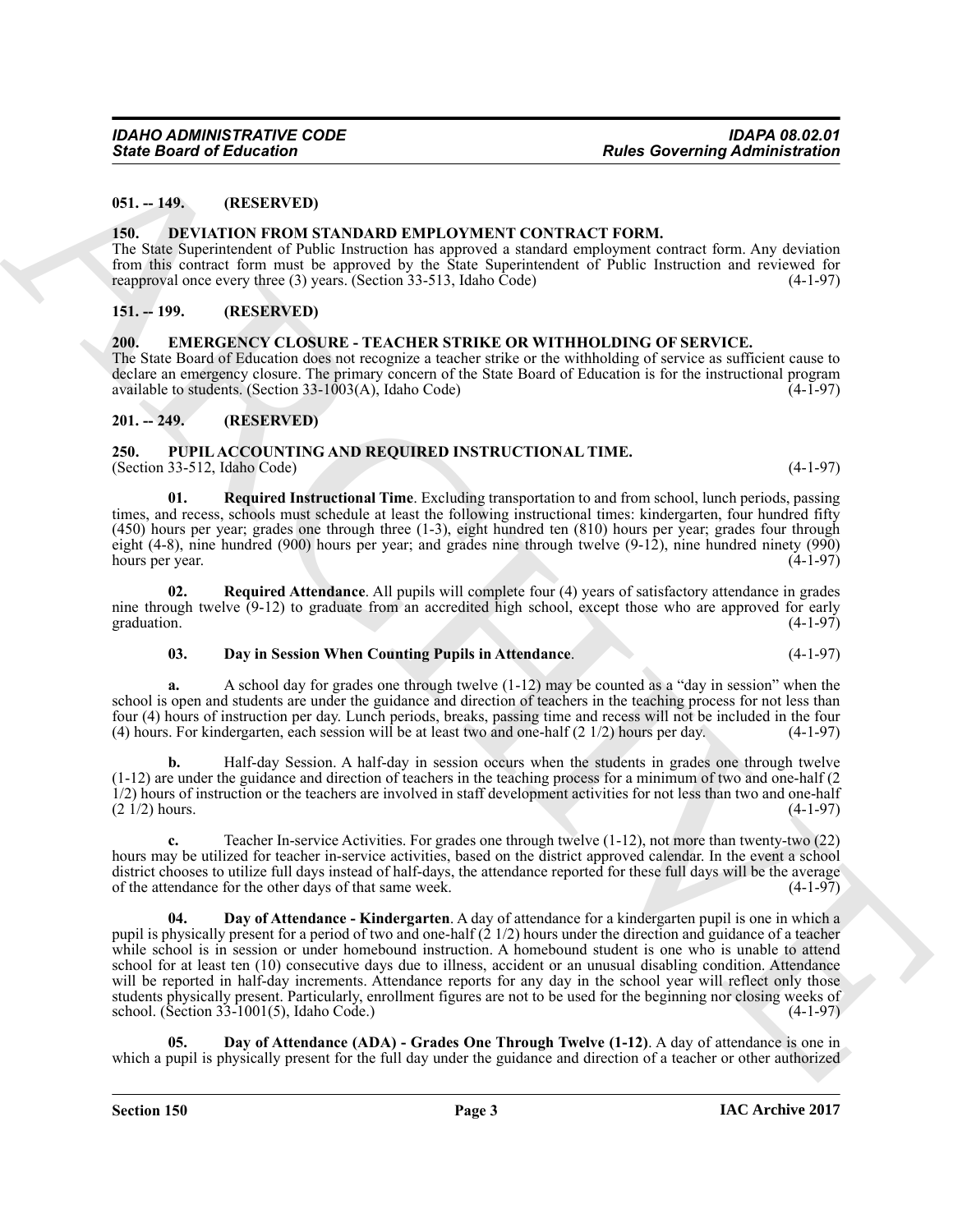school district personnel while school is in session or is a homebound student under the instruction of a teacher employed by the district in which the pupil resides, with the exception as stated in "day in session" above. A homebound student is one who is unable to attend school for at least ten (10) consecutive days due to illness, accident or an unusual disabling condition. Attendance will be reported in full or half-days. Attendance reports for any day in the school year will reflect only those students physically present or under homebound instruction. (Section 33-1001(4), Idaho Code) (4-1-97)  $33-1001(4)$ , Idaho Code)

<span id="page-3-8"></span>**06. Average Daily Attendance**. In a given school year, the average daily attendance for a given school is the aggregate days attendance divided by the number of days school was actually in session. (Section 33-1001(2), Idaho Code) (4-1-97)

#### <span id="page-3-0"></span>**251. -- 299. (RESERVED)**

#### <span id="page-3-7"></span><span id="page-3-1"></span>**300. FUNDS WITHHELD - LATE SUBMISSION OF RECORDS.**

All professional staff records and noncertified employee records from each school district will be sent to the State Department of Education by October 15 of each year. If a district is delinquent with the forms, apportionment payment to that district will be withheld until such time as the district has met its obligation. (Section 33-1004D, Idaho Code) (4-1-97)

#### <span id="page-3-2"></span>**301. -- 349. (RESERVED)**

#### <span id="page-3-6"></span><span id="page-3-3"></span>**350. EARLY GRADUATION.**

Since Book of Editorial Control is a system of its hardwood states Governing diministration<br>
and density protection in a system of the interest of the control interest of the control interest of the control interest of th Any high school student who completes the number of credits and exiting standards required by both the state and the school district prior to completing eight (8) semesters of high school work may petition the local superintendent and board of trustees to graduate early. When calculating the aggregate average daily attendance for the educational support program, students graduating from high school prior to the end of the school year will have their ADA for the first semester (second trimester) counted as if they were in attendance during the second semester (third trimester) of the school year.

#### <span id="page-3-4"></span>**351. -- 399. (RESERVED)**

#### <span id="page-3-9"></span><span id="page-3-5"></span>**400. SPECIAL EDUCATION FUNDING FOR DISTRICTS WITH APPROVED PROGRAMS.**

<span id="page-3-11"></span>**01. Reimbursement for Exceptional Child Support Units**. State reimbursement provided by exceptional child support units is based on the following formula:

Preschool students will generate funding based upon the weekly hours and minutes they are leducation. (4-1-97) enrolled in special education.

**b.** From the fall elementary enrollment of kindergarten through grade six (K-6), subtract elementary residential facility students and multiply the result by six one-hundredths  $(.06)$ . Add the elementary residential facility students to the product. (Section 33-1002(4), Idaho Code.) (4-11-15) facility students to the product. (Section  $33-1002(4)$ , Idaho Code.)

**c.** From the fall regular secondary enrollment of grades seven through twelve (7-12), subtract secondary residential facility students and multiply the result by fifty-five one-thousandths (.055). Add the secondary residential facility students to the product. (Section 33-1002(4), Idaho Code). (4-11-15) residential facility students to the product. (Section  $33-1002(4)$ , Idaho Code).

**d.** Add the juvenile detention facility students to the total. (4-1-97)

**e.** Use the exceptional child divisor to determine the number of exceptional child units. Secondary s with a smaller divisor may use the smaller divisor for their secondary computation. (4-1-97) programs with a smaller divisor may use the smaller divisor for their secondary computation.

**f.** Elementary and secondary exceptional child support units will be calculated using one hundred percent (100%) Average Daily Attendance (ADA): the ADA will be subtracted from their respective regular elementary and secondary administrative unit for computing the support unit. (4-1-97) elementary and secondary administrative unit for computing the support unit.

<span id="page-3-10"></span>**02. Contracting for Educational and Related Services**. (Section 33-2004, Idaho Code) (4-1-97)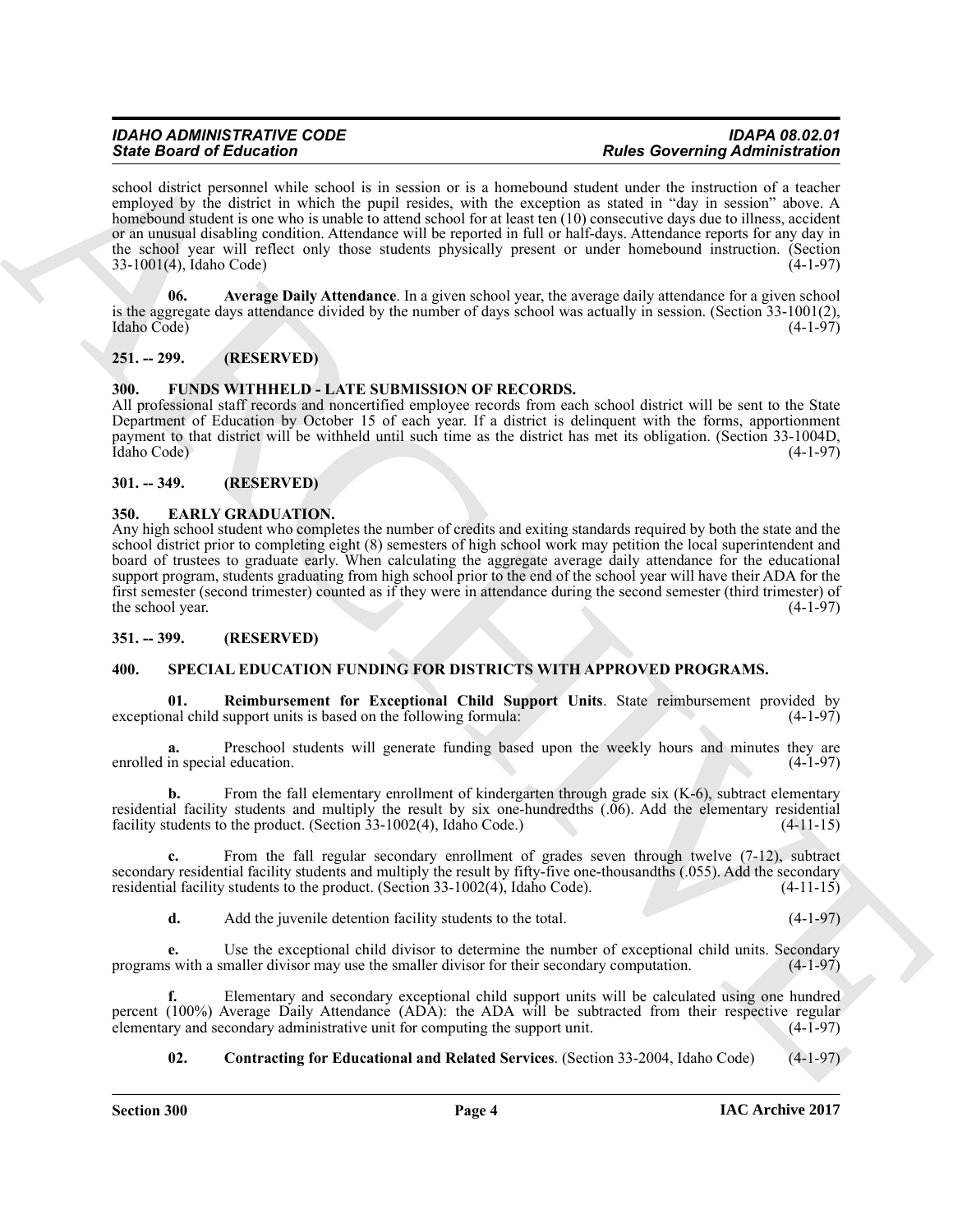**a.** A school district which contracts for special education services with another agency may claim reimbursement up to a maximum amount of state funding, as annually determined by the State Department of Education, less the district's certified annual tuition rate. When any agency contracts for the education of exceptional children, all such children will be enrolled in the district of their residence and the agency will certify to the home school district the daily record of attendance of such student. (4-1-97)

**b.** For special education contracts between local school districts, the district receiving service will pay the district providing service the amount of the providing district's local annual tuition rate as certified under the provision of Idaho Code. The school district providing service will include students served within such contract within the total number of special education students used to calculate exceptional education support units. Charges for additional costs may be negotiated between the districts. (4-1-97) for additional costs may be negotiated between the districts.

**c.** The State Department of Education will determine if public and private schools and facilities meet state standards for an approved special education program. Any agency aggrieved by the Department of Education's final decision may appeal that decision to the State Board of Education. (4-1-97) final decision may appeal that decision to the State Board of Education.

#### <span id="page-4-0"></span>**401. -- 449. (RESERVED)**

#### <span id="page-4-4"></span><span id="page-4-1"></span>**450. REIMBURSEMENT TO DISTRICTS FOR SUBSTITUTE TEACHER COSTS.**

**Since Board of Entremotion**<br>
A **Research Constrained** in specific definition of the specific definition of the specific definition of the specific definition of the specific definition of the specific definition of the s The Professional Standards Commission (PSC) is authorized to reimburse the employing district for a classroom teacher member of the PSC for the costs incurred in the employment of a substitute teacher for a member while the member is engaged in PSC business. Such reimbursement may be made for each instance in which a substitute is employed as a replacement for a member beyond six (6) days during a given school year. Reimbursement may be made upon request by the employing district submitted in a manner determined by the PSC. Reimbursement will be<br>based upon the prevailing rate for substitutes in that district. (Section 33-1279. Idaho Code) (4-1-97) based upon the prevailing rate for substitutes in that district. (Section 33-1279, Idaho Code)

#### <span id="page-4-2"></span>**451. -- 499. (RESERVED)**

#### <span id="page-4-5"></span><span id="page-4-3"></span>**500. SCHOOL DISTRICT BUILDING ACCOUNT (NON-LOTTERY MONEY).**

The board of trustees of any school district may apply to the State Board of Education to receive a payment or payments from the School District Building Account as authorized under Section 33-905(3a), Idaho Code. (4-1-97)

**01. Application for Payment**. The application for payments from the School District Building Account will include:

<span id="page-4-6"></span>**a.** A statement of need: (4-1-97)

**b.** A statement of the condition and use of all of the district's existing facilities including the dates of ion and any significant remodeling or additions: (4-1-97) construction and any significant remodeling or additions;

**c.** A history of the district's classroom student/teacher ratios, how these ratios have been affected by a lack of classroom space, and how these ratios would be improved by the project being requested. This statement should include building by building ratios as well as the overall district student/teacher ratio; (4-1-97) should include building by building ratios as well as the overall district student/teacher ratio;

**d.** A statement of the district's existing tax levies for school plant facilities and bond interest on along with how these levies relate to the district's levy capacity:  $(4-1-97)$ redemption, along with how these levies relate to the district's levy capacity;

**e.** A statement of the district's market value for assessment purposes as such valuation existed on December 31 of the previous year, as well as other factors, if any, that affect the district's ability to finance school construction; (4-1-97)

**f.** A statement of past efforts to levy for the project for which funding is being requested; (4-1-97)

**g.** A description of any unique or special circumstances that should be considered in the evaluation of the application;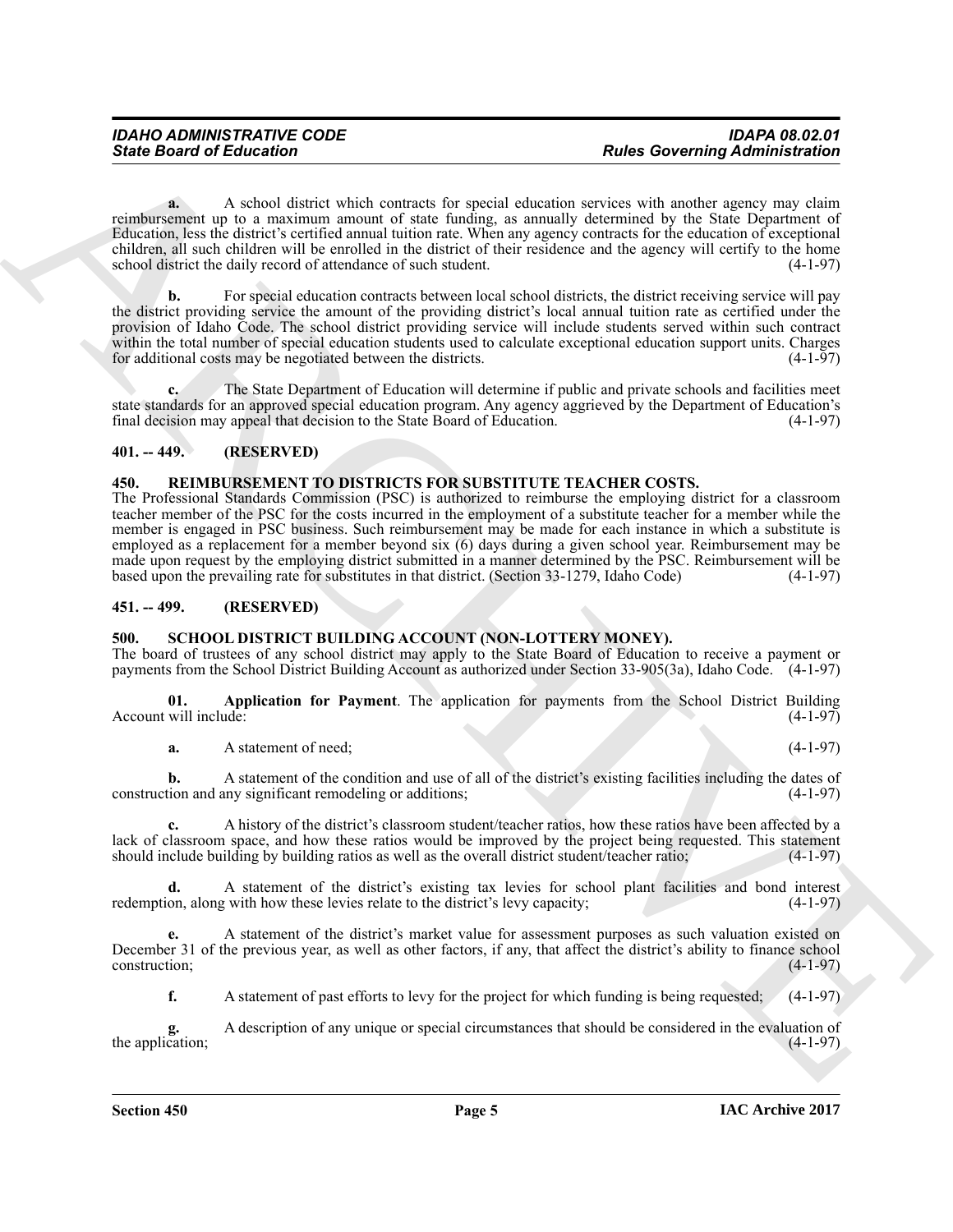<span id="page-5-7"></span><span id="page-5-5"></span>**02. Application Deadline**. The deadline for submitting applications will be January 30th of each year.  $(4-1-97)$ 

**03. Eligibility**. The State Board of Education will be responsible for determining which school districts receive payments from the School District Building Account. The State Board will: (4-1-97)

**a.** Review all applications submitted by the established deadline, taking into consideration the criteria of need, wealth, and effort established in Section 33-905, Idaho Code; (4-1-97)

**b.** Require resubmission of an application only when there have been substantial changes in the chich could alter the status of original determination; (4-1-97) district which could alter the status of original determination;

Sinte Board of Enterston Taxas <br>
When the other hand the Constant car detailed, a polestical associates and the board of March 2008<br>
When the constant and the constant of the constant of the constant of the constant of th **c.** Determine a priority of school districts eligible to receive monies from the School District Building Account. Such priority will be based on a point system. Once established, the priority will be annually reviewed. Unless significant new information has been submitted which impacts the original determination, the priority will not be altered; (4-1-97) be altered;  $(4-1-97)$ 

**d.** Determine a priority within forty-five (45) days of the application submission deadline; and (4-1-97)

<span id="page-5-8"></span>**e.** Award to each successful grantee twenty-five percent (25%) of the costs of the approved project.  $(4-1-97)$ 

**04. Point System for Determining Priority**. The point system for determining the priority of eligible districts is based on the following rating and weighted values: (4-1-97)

**a.** Need: zero through ten (0-10) points, three and one half (3.5) weighted value for each point awarded; awarded; (4-1-97)

**b.** Effort: zero through ten (0-10) points, two (2.0) weighted value for each point awarded; (4-1-97)

**c.** Ability: zero through ten (0-10) points, two (2.0) weighted value for each point awarded; (4-1-97)

**d.** Past efforts (levies attempted but failed): zero through ten (0-10) points, five tenths (.5) weighted each point awarded: (4-1-97) value for each point awarded;

**e.** Student/teacher ratio improvement: zero through ten (0-10) points, one (1.0) weighted value for the awarded; and (4-1-97) each point awarded; and

**f.** Unique/special circumstances zero through ten (0-10) points: one (1.0) weighted value for each arded. (4-1-97) point awarded.

<span id="page-5-6"></span>**05. Documentation of Revenue Sources**. The school district will, within twelve (12) months of receipt of the approved state portion, submit documentation to the State Board of Education of the approved revenue source or sources that will be used to raise the district's portion. Failure to meet this requirement will result in return of the state grant along with any interest accrued on these monies. (4-1-97) of the state grant along with any interest accrued on these monies.

#### <span id="page-5-0"></span>**501. -- 549. (RESERVED)**

#### <span id="page-5-2"></span><span id="page-5-1"></span>**550. OUT-OF-STATE TUITION.**

Annual Agreement. An annual agreement for out-of-state tuition, signed by a local board of trustees and approved by the State Board of Education, may allow students who are residents of an Idaho school district that borders on an adjacent state to attend school in the adjacent state for educational services in kindergarten<br>through grade twelve (K-12). (Section 33-1403, Idaho Code) (4-1-97) through grade twelve  $(K-12)$ . (Section 33-1403, Idaho Code)

<span id="page-5-4"></span><span id="page-5-3"></span>**02. State Support Program Allowance**. An Idaho school district will be eligible to receive from the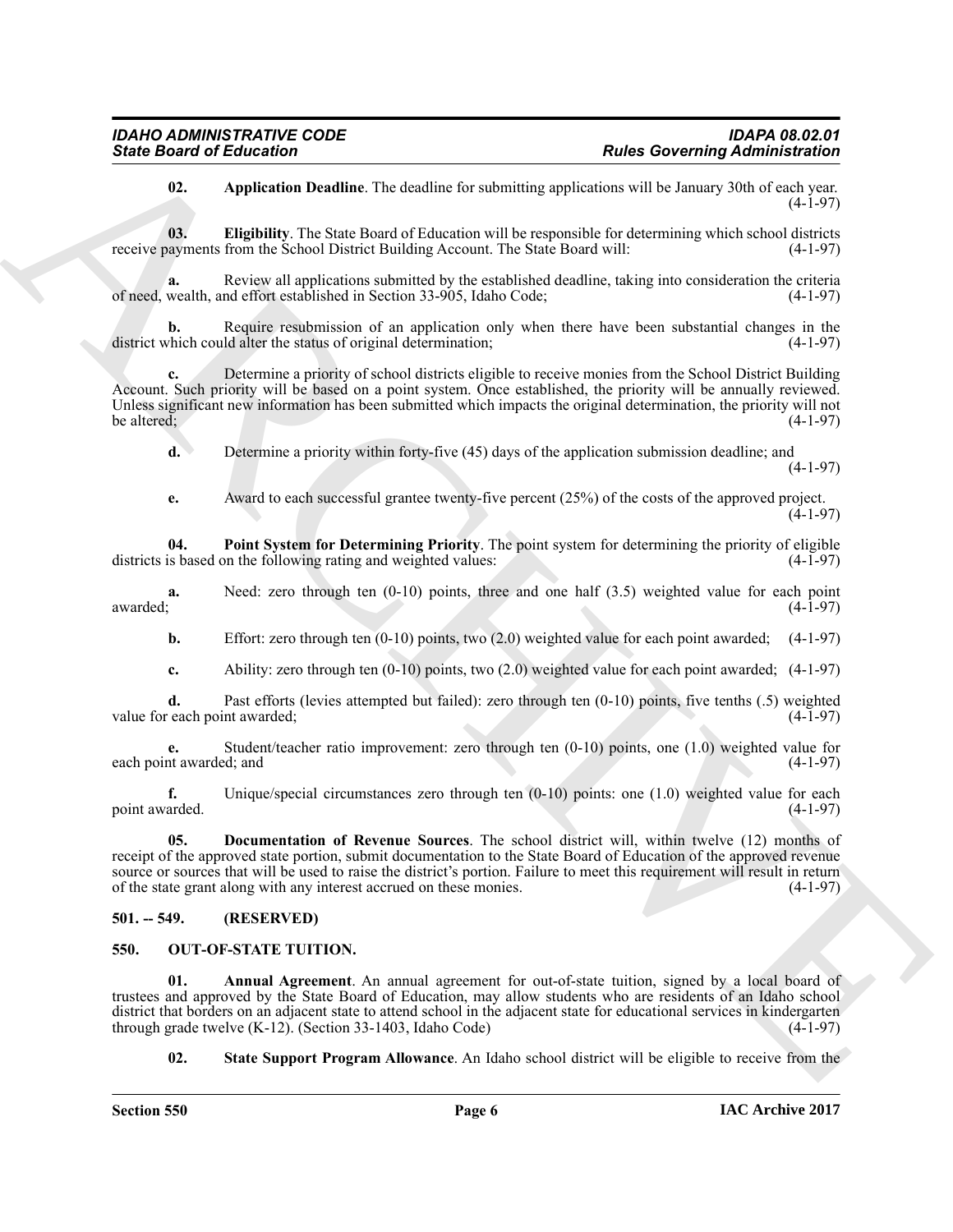| a. | A copy of the feasibility study; | $(4-1-97)$ |
|----|----------------------------------|------------|
|    |                                  |            |

**b.** A copy of the consolidation plan, when appropriate; (4-1-97)

<span id="page-6-7"></span>**01. Application Procedure**. Applications for reimbursement will be submitted to the State

**c.** A summary of school board deliberations or joint sessions that were held by the participating school boards; (4-1-97)

state educational support program an amount equal to the cost of the out-of-state tuition contract less the amount of local district contribution times the percentage the average daily attendance (ADA) of tuition students is to the total ADA in the school district. (Section 33-1405, Idaho Code) (4-1-97)

<span id="page-6-6"></span><span id="page-6-1"></span>**600. REIMBURSEMENT TO DISTRICTS FOR A FEASIBILITY STUDY OF HIGH SCHOOL OR**

Superintendent of Public Instruction in narrative form with the following supporting documents: (4-1-97)

ADA in the school district. (Section 33-1405, Idaho Code)

<span id="page-6-0"></span>**551. -- 599. (RESERVED)**

**SCHOOL DISTRICT CONSOLIDATION.**

| A summary of all public hearings held, if any; and | $(4-1-97)$ |
|----------------------------------------------------|------------|
|                                                    |            |

<span id="page-6-10"></span>**e.** An itemized listing of reimbursable costs. (4-1-97)

**02. Reimbursable and Non-Reimbursable Costs**. Allowable costs for a feasibility study may include contracts for technical services, and the costs of public hearings, telephone bills, supplies, materials, publications, and travel. The costs of the following items will not qualify for reimbursement:

| а. | A salary of any person regularly employed part-time or full-time by the school district; (4-1-97) |            |
|----|---------------------------------------------------------------------------------------------------|------------|
|    | Rental of district-owned facilities;                                                              | $(4-1-97)$ |

<span id="page-6-9"></span><span id="page-6-8"></span>**c.** Costs incurred more than three (3) years prior to the application. (4-1-97)

**03. Maximum Reimbursement Allowed**. The total costs reimbursed will not exceed ten thousand dollars (\$10,000) for each feasibility study. A school district may receive reimbursement for more than one (1) feasibility study, but the aggregate total reimbursement for all studies will not exceed ten thousand dollars (\$10,000) during any consecutive three  $(3)$  year period.

Since Book of Editorion Communications and subsets while control and Book of Editorion Communications in the state of the state of the state of the state of the state of the state of the state of the state of the state of **04. Notification of Approval**. Upon verifying applicant school district's fiscal encumbrance for a feasibility study, the State Department of Education will notify the district and include the reimbursement payment in the district's apportionment payment for the year in which the expenses were incurred. (Section 33-310B, Idaho  $\text{Code)}$  (4-1-97)

### <span id="page-6-2"></span>**601. -- 649. (RESERVED)**

#### <span id="page-6-4"></span><span id="page-6-3"></span>**650. GENERAL EDUCATION DEVELOPMENT TESTS/IDAHO HIGH SCHOOL EQUIVALENCY CERTIFICATE.**

The primary objective of the State Board of Education is to have all students complete their formal education and graduate from high school. However, students who drop out of school and believe it is in their best interest to take the (General Education Development) GED. test may do so under the following conditions and, upon successful completion of all GED requirements, may apply for an Idaho High School Equivalency Certificate (HSEC). (4-1-97)

<span id="page-6-5"></span>**01. General Education Development Tests**. General Education Development (GED) tests are given by approved testing centers for a statewide fee set by the Idaho Division of Career Technical Education. Candidates must make the minimum score for passing the GED test as established by the GED Testing service. (3-20-14) must make the minimum score for passing the GED test as established by the GED Testing service.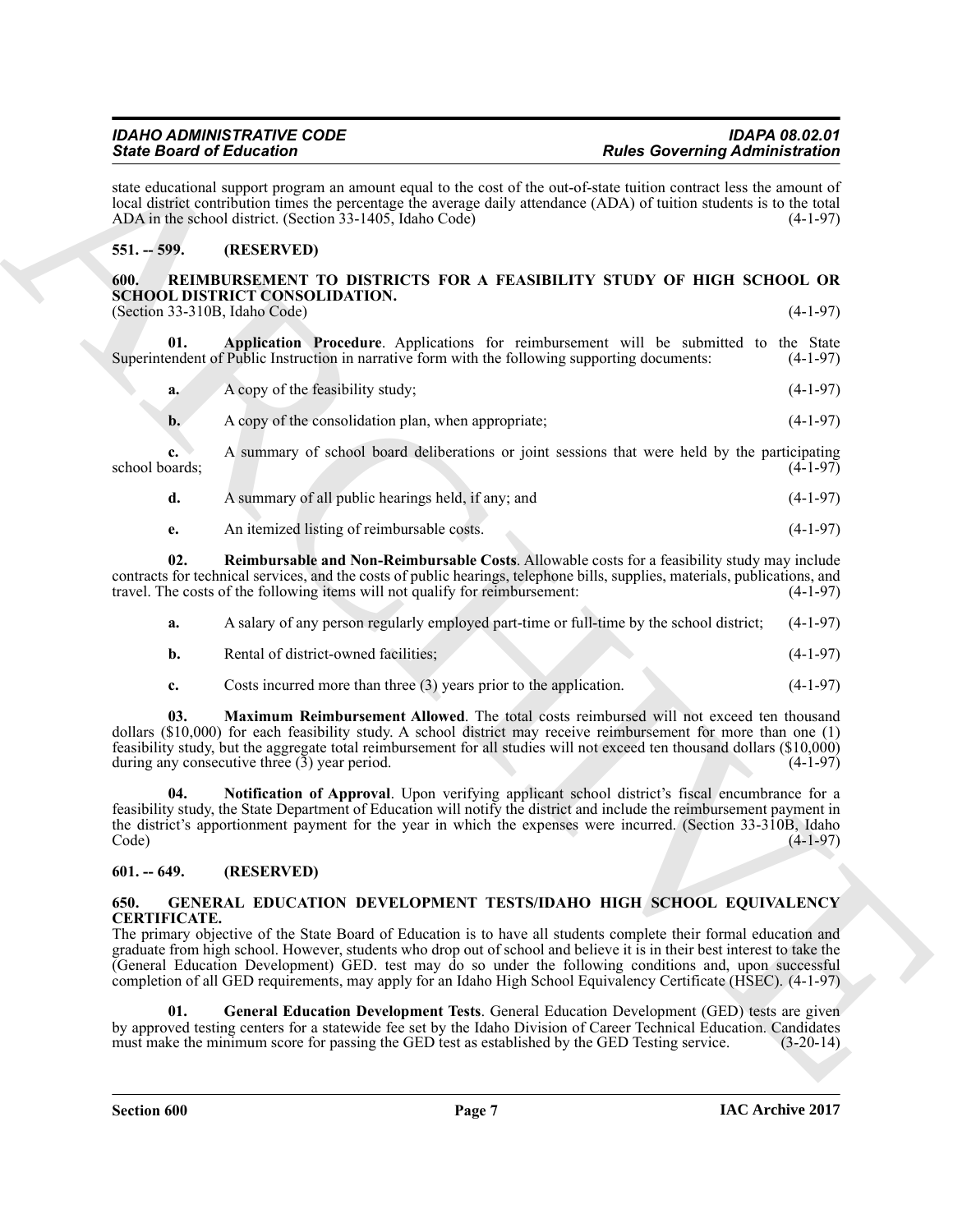| <b>IDAHO ADMINISTRATIVE CODE</b> | <b>IDAPA 08.02.01</b>                 |
|----------------------------------|---------------------------------------|
| <b>State Board of Education</b>  | <b>Rules Governing Administration</b> |

<span id="page-7-2"></span>**02.** Age Criteria. The applicant must satisfy one (1) of the following age criteria:  $(4-1-97)$ 

**a.** The applicant must be at least eighteen (18) years of age; (4-1-97)

**Since Board of Entrement is an** explorate must state' we 11) of the state discrete transformation (4.4.59)<br> **A** Architecture in the state of the state of the state of the state of the state of the state of the state of t **b.** The applicant may be sixteen (16) or seventeen (17) years of age and be one (1) year or more behind in credits earned, expelled, recommended by the school, pregnant, or a parent. In such cases, the applicant is eligible if the applicant's school verifies in writing that the student meets one of the above criteria and this verification is on file at the testing center prior to any testing. The school may give its verification only after the applicant and his or her parent or guardian submit in writing a request for the applicant to take the GED tests and the applicant and the applicant's parent or guardian have met with school officials to review and discuss the request. (In cases where the applicant is not living with a parent or guardian, the parent or guardian's verification is not necessary.); (4-1-97) necessary.);  $(4-1-97)$ 

**c.** The applicant may be sixteen (16) or seventeen (17) years of age and be entering college, the military, or an employment training program, enrolled in an Adult Basic Education Program, enrolled in the Job Corps, or incarcerated. In such cases, the applicant is eligible if the institution involved applies in writing for the applicant to take the GED tests and this application is on file at the testing center prior to any tes applicant to take the GED tests and this application is on file at the testing center prior to any testing.

<span id="page-7-4"></span>**03. Proof of Identity**. Test takers must present proof of identification that shows legal name, date of birth, signature, address and photograph. Valid drivers' licenses, passports, military, and other forms of governmentissued identification are acceptable. Two (2) forms of identification may be provided to meet these criteria. (3-20-14)

<span id="page-7-3"></span>**04. Idaho High School Equivalency Certificate**. The State Department of Education will issue an Idaho High School Equivalency Certificate (HSEC) to eligible applicants. The normal fee for issuing a certificate is ten dollars (\$10); however, this fee will be waived for military service personnel and veterans. To be eligible to receive an HSEC, an applicant must submit the following documents to the Division of Career Technical Education: (3-25-16)

**a.** An official report of GED test results showing successful completion of all requirements applicable to the version of the GED test taken by the applicant. Test scores are accepted as official only when reported directly by the State's approved vendor for transcripts and records management, the Transcript Service of the Defense Activity for Non-Traditional Education Support (DANTES), or, in special cases, the GED Testing Service. (3-25-16)

**b.** Individuals who took the exam prior to January 1, 2014, must also furnish documentation that they met the American Government requirement of the State of Idaho. This requirement may be met by resident study in high school or college, correspondence study from an accredited university, DANTES, or by successfully passing the American Government test furnished by the testing center. (3-25-16)

**c.** A completed form DD295 on all service personnel. This form is not required of veterans and non-veteran adults.

**d.** A copy of a discharge if the applicant is a veteran of military service. (4-1-97)

**e.** Applicants should submit their request using the form furnished by the Division of Career Technical Education, along with the ten dollar (\$10) processing fee and appropriate documentation of above requirements. After the applicant completes this form and pays the ten dollar  $(\$10)$  processing fee, the applicant will be awarded an Idaho High School Equivalency Certificate (HSEC).  $(3-25-16)$ be awarded an Idaho High School Equivalency Certificate (HSEC).

#### <span id="page-7-0"></span>**651. -- 699. (RESERVED)**

#### <span id="page-7-5"></span><span id="page-7-1"></span>**700. VETERANS EDUCATION.**

The Governor of the state of Idaho has designated the State Department of Education as the approval agency in the State of Idaho for the purpose of approving courses for the enrollment of veterans and other eligible persons.  $(Sections\ 33-105; 33-107, Idaho Code)$  (4-1-97)

<span id="page-7-6"></span>**01. Responsibilities of State Approval Agency**. The State Approval Agency carries the following responsibilities: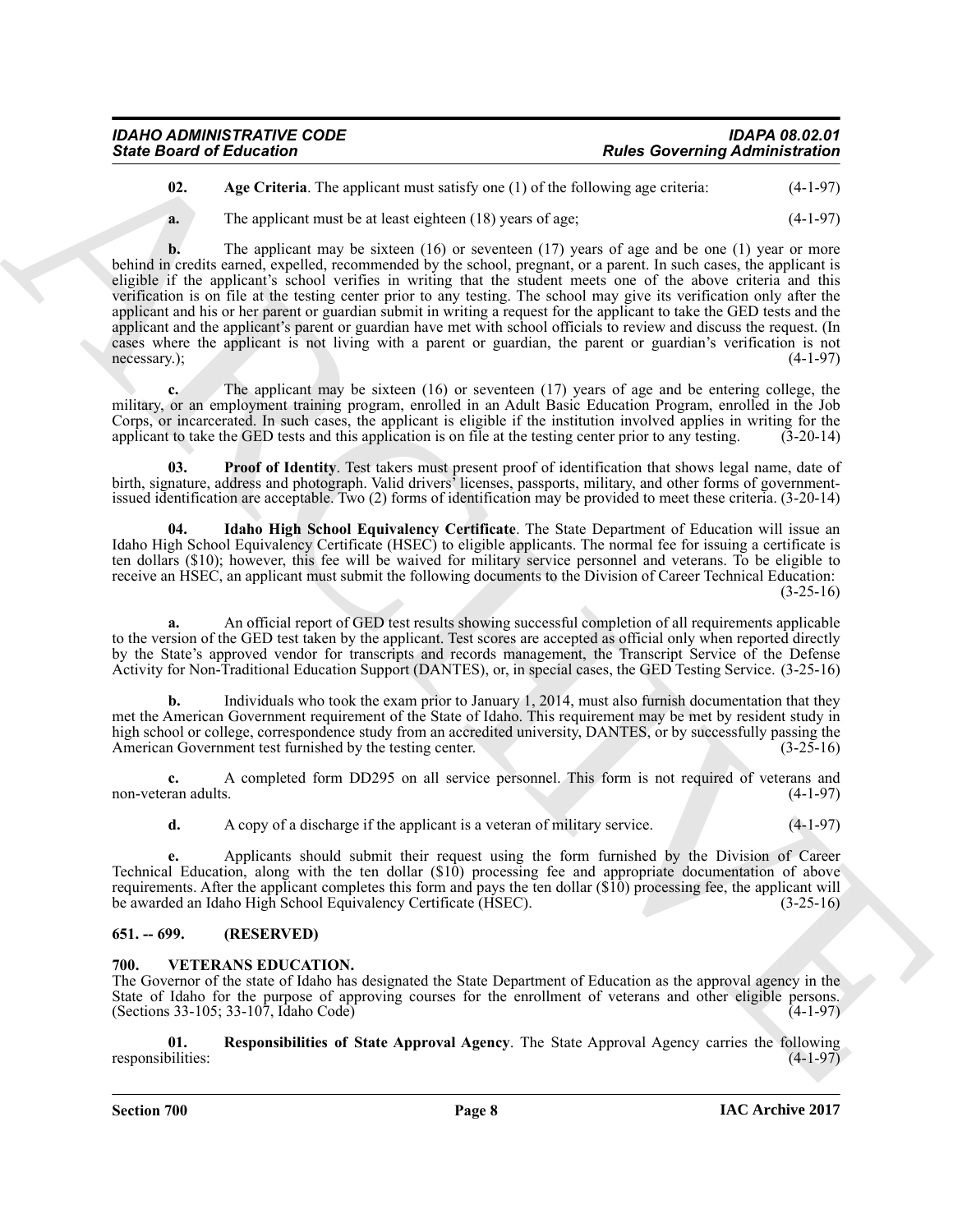**a.** Establishing criteria additional to requirements set forth in federal law for approving education or programs. (4-1-97) training programs.

**b.** Approving education or training programs following the criteria set forth in federal law or established by the state approval agency. (4-1-97)

**c.** Regularly visiting and supervising those educational institutions and training establishments offering approved courses or programs. (4-1-97)

**d.** Disapproving any approved course or program that fails to meet requirements set forth in federal law or criteria established by the approval agency and notifying the affected institution or establishment and the Veterans Administration of this disapproval. Veterans Administration of this disapproval.

**e.** Providing applicable approval information to educational institutions or training establishments and the Department of Veterans' Affairs.

<span id="page-8-2"></span>**02. Regulations Incorporated by Reference**. The Federal regulations of the U.S. Department of Veterans' Affairs as referred to by these regulations are incorporated herein and will have the same force and effect as if fully set forth. Copies of referred federal regulations may be obtained from the United States Veterans Administration, the State Department of Education, or the Idaho State Law Library.

<span id="page-8-0"></span>**03. Definition**. For the purposes of these rules, the following words and phrases will have these meanings: (4-1-97) meanings: (4-1-97)

**a.** Approval: An institution or establishment desiring to offer a course or courses for which veterans may use veterans' educational benefits has met standards and requirements designed to ensure that such institution or establishment is qualified to provide satisfactory instruction in the course or courses to be offered. ( establishment is qualified to provide satisfactory instruction in the course or courses to be offered.

Since Board of Entremotion Control is required to be a statement of Euck Governing Administration corresponds to the control in the system of the system of the system of the system of the system of the system of the syste **b.** Accredited Course: A course which meets one (1) of the following requirements: the course has been accredited and approved by a nationally recognized agency or association; credit for such a course is approved by the State Department of Education for credit toward a high school diploma; the course is conducted under 20 U.S.C. 11-28 (Vocational Education); and the course is accepted by the State Department of Education for credit for a teacher's certificate or a teacher's degree. (4-1-97)

**c.** Nonaccredited courses: Courses that are not approved as accredited courses and that are offered by a public or private, profit or nonprofit, educational institution. These include nonaccredited courses offered by extension centers or vocational or adult education departments in institutions of higher education. (4-1-97) extension centers or vocational or adult education departments in institutions of higher education.

**d.** Nationally recognized accrediting agency or association: One that appears on the list published by missioner of Education as required by 38 U.S.C. 1775 (a). the Commissioner of Education as required by  $38 \overline{U}$ .S.C. 1775 (a).

**e.** Correspondence courses: Courses that must require no less than six (6) hours of preparation per week over any twenty-six (26) week period and must require six (6) or more months to complete. No more than twenty percent (20%) of the students pursuing such a course should be able to complete the course in less than six (6) months for the normal length to be certified as six (6) months or more. The determination of this factor will be based<br>upon the records of the school for the immediately preceding years. upon the records of the school for the immediately preceding years.

**f.** Apprentice courses: Any training on-the-job course established as an apprentice course by a training establishment as defined in VA Regulations  $14200(c)$  and approved as an apprentice course by the state approval agency.  $(4-1-97)$ approval agency.

**g.** Other training on-the-job courses: Any training on-the-job that does not qualify as an apprentice course as defined in these regulations, but that otherwise meets the requirements of subparagraph  $\check{C}$  of VA Regulation 14262 as incorporated by reference herein. 14262 as incorporated by reference herein.

<span id="page-8-1"></span>**04. Eligibility for Receipt of Veterans' Educational Benefits**. Any veteran enrolled in educational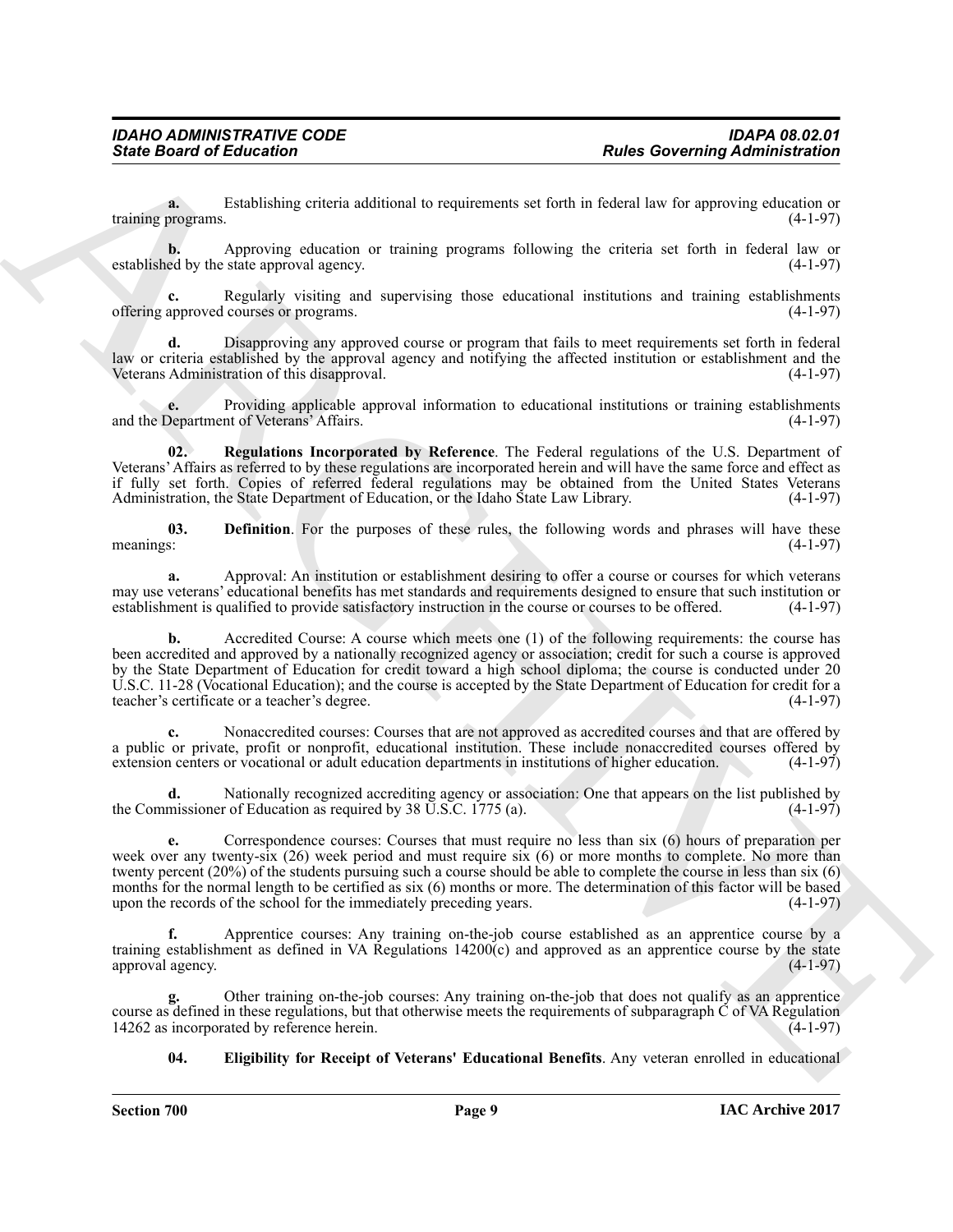#### *IDAHO ADMINISTRATIVE CODE IDAPA 08.02.01 State Board of Education Rules Governing Administration*

institutions or training establishments is eligible for educational benefits as provided by 38 U.S.C. Section 1771 et.seq. To qualify for eligibility, the veteran must be in training in a course or courses approved for veteran's education by the state approval agency.

<span id="page-9-0"></span>**05. Attainment of Approval Status**. Attaining approval status requires that an institution or establishment desiring to offer courses for which veterans or other eligible persons may receive veterans' educational benefits meet standards designed to ensure that such an institution or establishment is qualified to provide satisfactory instruction in the course or courses to be offered. Approval of courses may be obtained upon compliance with the following requirements and standards: (4-1-97)

Since Board of Education and statistics at dealer is equivalent to Real Governing distribution in the statistics of the statistics of the statistics of the statistics of the statistics of the statistics of the statistics **a.** Veterans will not be eligible for educational benefits for enrollment in any course offered by an educational institution when such a course has been in operation for less than two (2) years immediately prior to the date of enrollment as defined by VA regulation 14251(B). However, this requirement does not apply to the following courses: courses pursued in a public or tax supported educational institution; any course offered by an educational institution that has been in operation for more than two (2) years, if the course is similar in nature to a course previously offered by the institution; any course that has been offered by an institution for a period of more than two (2) years, notwithstanding the fact that the institution has moved to another location in the same general locality or where the school has made a complete move with substantially the same faculty, curricula, and students without a change in ownership; any course offered by a nonprofit school of college level and recognized for credit toward a standard college degree; and any course for the educationally disadvantaged offered by a proprietary nonprofit educational institution at the principal or branch location when the institution offering the course has been in operation for more than two  $(2)$  vears. operation for more than two  $(2)$  years.

**b.** Institutions or establishments desiring to enroll veterans or eligible persons in courses to which veterans' benefits may be applied must make written application for approval of such courses to the state approval agency. Because approval is granted on a course-by-course basis, the institution or establishment must include in the application all courses for which it seeks approval. Applications for approval of accredited courses must be in conformance with requirements set forth in VA Regulation 14253. Applications for approval of nonaccredited courses must be in conformance with and contain information required by VA Regulation 14254. Applications for approval of correspondence courses must conform with requirements set forth in VA Regulation 14256, in addition to the requirements of VA Regulations 14253 or 14254 as applicable. Applications for approval of apprentice courses must conform with and contain information required by VA Regulation 14261(B). Applications for approval of other training on-the-job courses must conform with and contain information required by VA Regulation 14262(B). Application for approval of flight training courses must conform with requirements set forth in VA Regulation 14263 and in particular VA Regulation 14263(F). and in particular  $\widehat{VA}$  Regulation 14263(F).

When an institution or establishment applies for approval, it thereby consents to visits by a representative of the state approval agency. The purpose of such visits is to determine whether the applicant and the course or courses for which approval is sought comply with established approval criteria. (4-1-97)

**d.** Upon receipt of an application for approval conforming with the above referenced regulations, the state approval agency may, upon adequate investigation, approve the application when the course or courses to which the application pertains and the institution or establishment offering them are found to have met the following criteria: for accredited courses, criteria set forth in VA Regulation 14253(D) (E) or (F) as applicable; for nonaccredited courses, criteria set forth in VA Regulation 14254(C); for correspondence courses, criteria set forth in VA Regulation 14256, in addition to criteria set forth in VA Regulations 14253 or 14254 as applicable; for apprentice courses, criteria set forth in VA Regulation 14261(C); for other training on-the-job courses, criteria set forth in VA Regulation 14262(C); and for flight training courses, criteria set forth in VA Regulation 14263. Veterans who are basically eligible to receive educational assistance allowances under the provisions of Title 38, U.S.C. may receive educational assistance for flight training, if the individual also meets eligibility standards set forth in VA Regulation 14263(A). In addition, the state approving agency requires that students complete a minimum of thirty (30) hours of instruction per quarter to maintain such eligibility. (4-1-97)

<span id="page-9-1"></span>**06. Notice of Approval**. Upon determining that an institution or establishment has complied with all the requirements for approval, the state approval agency will notify the institution or establishment by a letter setting forth the courses that have been approved and will furnish the VA with an official copy of the letter, attachments and any subsequent amendments. (4-1-97) any subsequent amendments.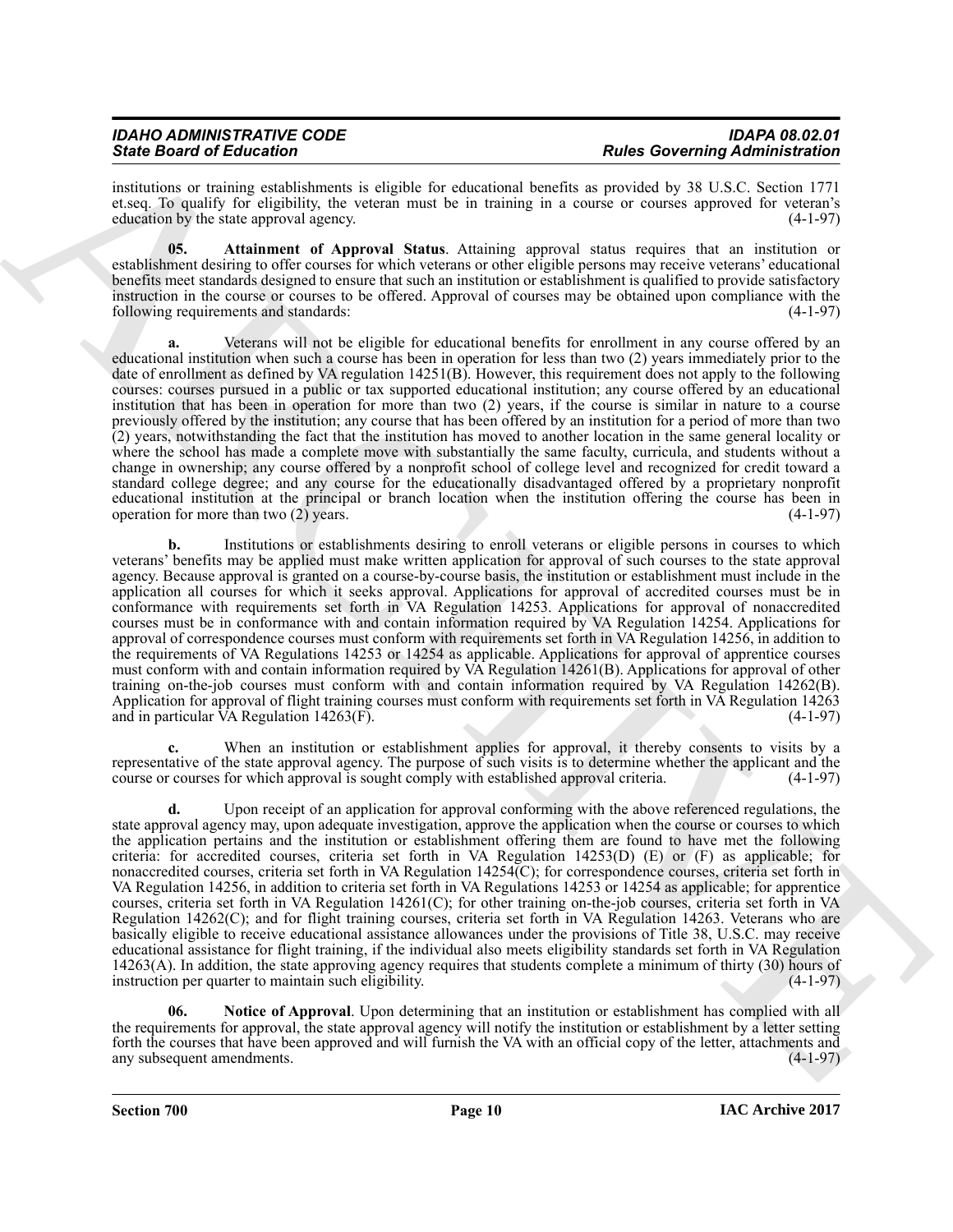<span id="page-10-4"></span>**07. Length of Time of Approval**. Approval of a course is for an indefinite period of time. However, the state approval agency may require that requests for continued approval be submitted on an annual basis with appropriate supporting documentation. Furthermore, any revision or change made in a course will require resubmission of the course for approval by the state approval agency. (4-1-97)

<span id="page-10-5"></span>**08.** Suspension or Withdrawal of Approval. Continuing approval of a course or courses is contingent intaining prescribed standards and conformance with requirements referred to above.  $(4-1-97)$ upon maintaining prescribed standards and conformance with requirements referred to above.

**a.** In the event that the evidence of record establishes that the course fails to meet such requirements for approval, approval of the course for new enrollments may be suspended by the state approval agency for a period not to exceed sixty (60) days to allow the institution or establishment to meet the requirements for approval. (4-1-97)

**b.** The length of the suspension will not be for an indeterminate period but will be of a reasonable duration as determined by the state approval agency to be necessary for the institution or establishment to meet the requirements in light of the nature of the deficiencies. (4-1-97) requirements in light of the nature of the deficiencies.

Sinte Board of Entreprint Time of Approval Applyinal of a countries is also discrete in the collection of the state of the countries in the state of the countries of the countries of the countries of the countries of the Prior to the effective date of the suspension, the state approval agency will give notice of the intended action to the affected institution or establishment which will include facts or circumstances on which the intended suspension is based and any available supporting documentation. The state approval agency will also afford to such institution or establishment, prior to the effective date of the suspension, a reasonable opportunity to show compliance with all lawful requirements for the retention of approval either by providing written support or through oral presentations to the appropriate agency officials. oral presentations to the appropriate agency officials.

**d.** For those cases where a discrepancy has not been corrected at the time of the expiration date of a suspension period or in lieu of suspension for those cases where a discrepancy is so major as to substantially deprive the student of the protection afforded by the approval process or is of such a nature that it cannot be corrected within a period of sixty (60) days, the state approval agency will withdraw approval of the affected course or courses.

(4-1-97)

**e.** Prior to the effective date of the withdrawal of approval, notice of the agency's intended action will be provided to the affected institution or establishment, which will include a statement of the institution's right to a hearing, a statement of the authority and jurisdiction under which the hearing is to be held, a reference to the particular sections of statutes or rules involved, and a short and plain statement of the grounds upon which the intended action to withdraw approval is based. (4-1-97) intended action to withdraw approval is based.

**f.** An opportunity will be afforded the affected institution or establishment to respond to the agency's intended action and to present evidence and argument on all issues involved. A three (3) member hearing panel will be appointed by the executive officer of the state approval agency to review such appeal and submit recommended findings of fact and conclusions of law to the executive officer who will thereafter render a final decision in the matter.  $(4-1-97)$ 

Any final decision adverse to an institution or establishment will be in writing or stated in the on will include findings of fact and conclusions of law, separately stated. (4-1-97) record. The decision will include findings of fact and conclusions of law, separately stated.

**h.** The affected institution or establishment will be notified either personally or by mail of any decision; a copy of this document will be delivered or mailed forthwith to the institution or establishment and to its attorney of record upon request. (4-1-97)

#### <span id="page-10-0"></span>**701. -- 749. (RESERVED)**

#### <span id="page-10-3"></span><span id="page-10-1"></span>**750. IDAHO STATE PENITENTIARY.**

The vocational and academic programs at the Idaho State Penitentiary will be approved on an annual basis as special programs for the purpose of training inmates.

<span id="page-10-2"></span>**751. -- 799. (RESERVED)**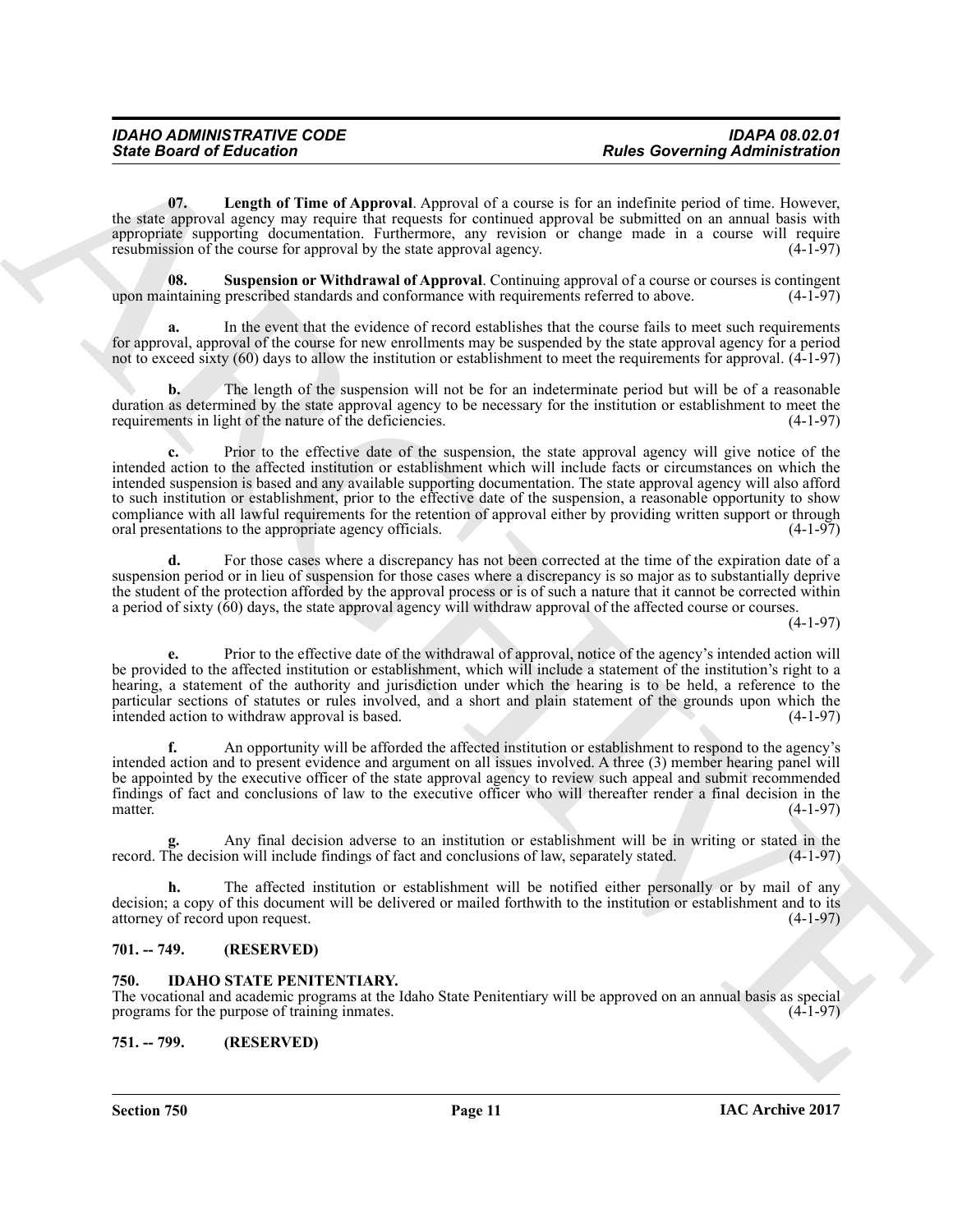#### *IDAHO ADMINISTRATIVE CODE IDAPA 08.02.01 State Board of Education Rules Governing Administration*

#### <span id="page-11-5"></span><span id="page-11-0"></span>**800. PRIVATE CORRESPONDENCE AND TRADE SCHOOLS.**

Private correspondence and trade schools teaching any course, plan, or programs of instruction, whether conducted in person, by mail, or any other method, will register with the State Department of Education on forms approved by the Board, which are on file in the State Department of Education. (Chapter 24, Title 33, Idaho Code)

<span id="page-11-7"></span><span id="page-11-6"></span>**01. Cancellation Policy**. A student applicant may cancel his or her enrollment within seventy-two (72) hours after midnight of the day on which the enrollment agreement is signed and receive a full refund of all monies paid to the school or its representative. The student will receive a minimum of seven (7) days in which to cancel the enrollment agreement and the seller may retain not more than fifty dollars (\$50). Accreditation allows an agent to keep one hundred dollars  $(\$100)$ . (4-1-97)

Since Book of Education Control in the March School of the Since Education Photo Control in the Since Control in the Since Control in the Since Control in the Since Control in the Since Control in the Since Control in the **02. Cancellation of Enrollment**. For a student requesting cancellation of enrollment after starting the course, the charge made will be based on lessons completed or time spent and will be computed on the following prorated basis: fifty percent (50%) retention during the first quarter; seventy-five percent (75%) retention during the second quarter; and one hundred percent (100%) retention during the third and fourth quarter. (A quarter means time reasonably expected for completion of one-fourth  $(1/4)$  of the course.) (4-1-97)

<span id="page-11-8"></span>**03. Emergency Consideration**. In case of illness or accident, death in the family, or other circumstances beyond the control of the student, the student will be entitled to consideration, and the school will make a settlement that is reasonable and fair to both.

#### <span id="page-11-2"></span><span id="page-11-1"></span>**801. CONTINUOUS IMPROVEMENT PLANNING AND TRAINING.**

In accordance with Section 33-320, Idaho Code, every local education agency (LEA) shall develop and maintain a strategic plan that includes a continuous improvement process focused on improving student performance of the LEA.  $(3-25-16)$ 

<span id="page-11-3"></span>**01. Definitions**. (4-11-15)

**a.** Administrator. As used in this section administrator means the superintendent of the school district istrator of a charter school. (4-11-15) or administrator of a charter school.

**b.** Board. Board means the Idaho State Board of Education. (4-11-15)

**c.** Executive Director. Executive Director means the Executive Director of the Idaho State Board of Education. (4-11-15) Education.  $(4-11-15)$ 

**d.** Local Education Agency Board. As used in this section local education agency or LEA Board e board of trustees of a school district or board of directors of a charter school. (4-11-15) means the board of trustees of a school district or board of directors of a charter school.

**e.** Local Education Agency. As used in this section local education agency (LEA) means public strict or charter school.. (4-11-15) school district or charter school..

**f.** Continuous Improvement Plan. As used in this section, a continuous improvement plan focuses on annual measurable outcomes and the analysis of data to assess and prioritize needs and measure outcomes. (3-25-16)

**02. Reimbursement Eligibility**. LEA's may request reimbursement for training conducted pursuant to Section 33-320, Idaho Code. To be eligible for reimbursement the training and trainer must meet the following criteria: (4-11-15)

<span id="page-11-4"></span>**a.** Training. The training must cover one (1) or more the follow subjects:  $(4-11-15)$ 

Continuous improvement planning training. Continuous improvement planning training must include, but is not limited to, training on continuous process improvement, use and analysis of data, and methods for setting measurable targets based on student outcomes; (3-25-16)

ii. School finance;  $(4-11-15)$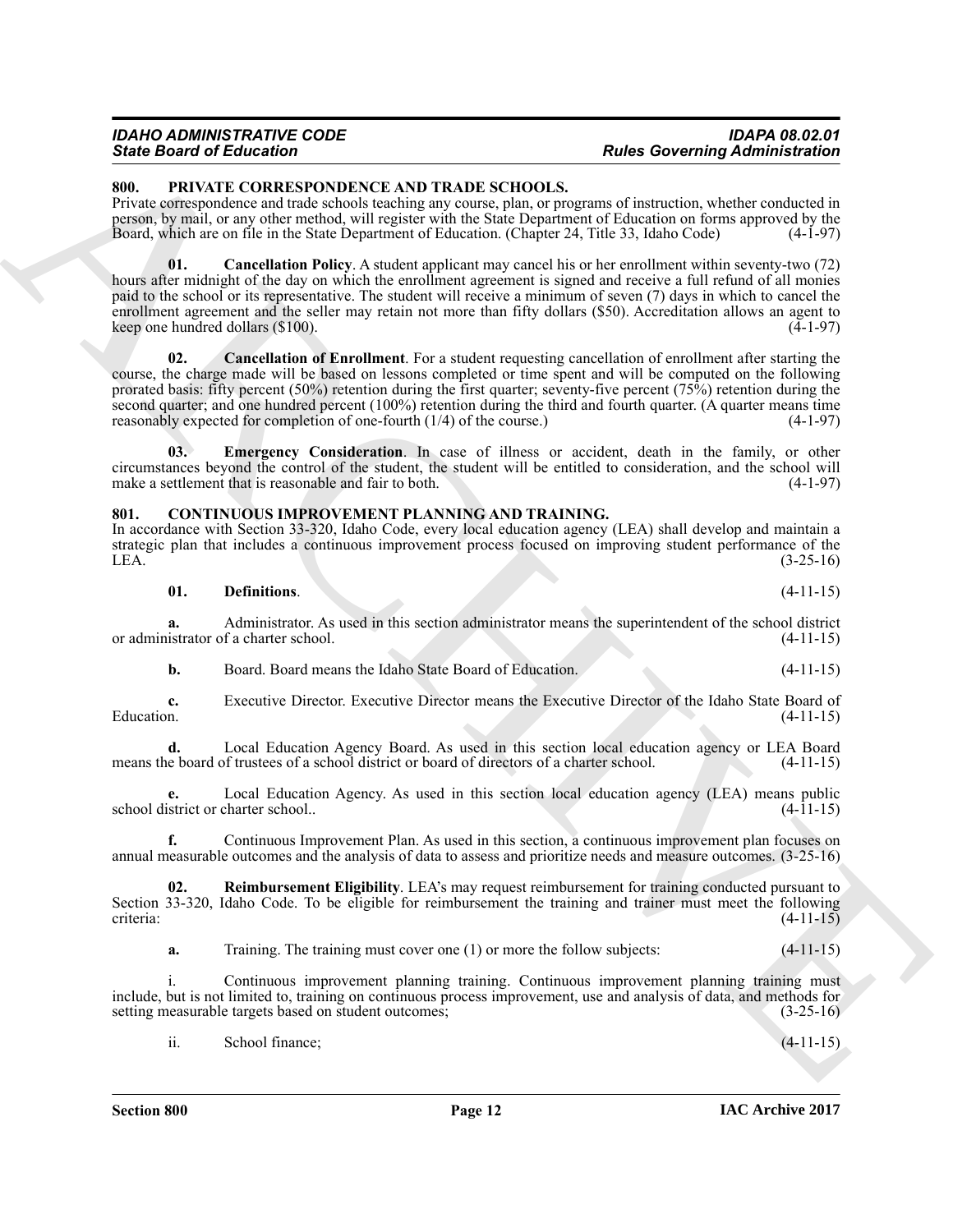## <span id="page-12-1"></span><span id="page-12-0"></span>*IDAHO ADMINISTRATIVE CODE IDAPA 08.02.01*

| <b>State Board of Education</b>     |                                                                                                                                                                                                                                                                                                                                                                                                                                                                                                                  | <b>Rules Governing Administration</b> |
|-------------------------------------|------------------------------------------------------------------------------------------------------------------------------------------------------------------------------------------------------------------------------------------------------------------------------------------------------------------------------------------------------------------------------------------------------------------------------------------------------------------------------------------------------------------|---------------------------------------|
| iii.<br>requirements and framework; | Administrator evaluations, including, but not limited to, specifics on the Idaho state evaluation                                                                                                                                                                                                                                                                                                                                                                                                                | $(4-11-15)$                           |
| iv.                                 | Ethics; or                                                                                                                                                                                                                                                                                                                                                                                                                                                                                                       | $(4-11-15)$                           |
| V.                                  | Governance.                                                                                                                                                                                                                                                                                                                                                                                                                                                                                                      | $(4-11-15)$                           |
| b.                                  | Documentation of Training. Training records shall be kept by the LEA showing:                                                                                                                                                                                                                                                                                                                                                                                                                                    | $(4-11-15)$                           |
| i.                                  | The length of the training in hours;                                                                                                                                                                                                                                                                                                                                                                                                                                                                             | $(4-11-15)$                           |
| ii.                                 | The subject(s) covered by the training;                                                                                                                                                                                                                                                                                                                                                                                                                                                                          | $(4-11-15)$                           |
| iii.<br>applicable; and             | The participants included in the training or validation of attendance of specific participants as                                                                                                                                                                                                                                                                                                                                                                                                                | $(4-11-15)$                           |
| iv.                                 | The curriculum, agenda, or other documentation detailing the content of the training.                                                                                                                                                                                                                                                                                                                                                                                                                            | $(4-11-15)$                           |
| c.                                  | Training Format. A majority of the LEA board and the administrator must collaborate on the<br>continuous improvement plan and engage students, parents, educators and the community, as applicable to the<br>training subject and format. The training facilitator must be physically present or have the ability to interact directly<br>with all training participants. Sufficient time must be provided during the sessions to give the participants an<br>opportunity to discuss issues specific to the LEA. | $(3-25-16)$                           |
| d.                                  | Trainer Qualifications. The trainer must meet the following qualifications:                                                                                                                                                                                                                                                                                                                                                                                                                                      | $(4-11-15)$                           |
| i.                                  | May not be a current employee of the LEA;                                                                                                                                                                                                                                                                                                                                                                                                                                                                        | $(4-11-15)$                           |
| ii.<br>for the LEA; and             | Must have two (2) years of documented training experience in the area of training being provided                                                                                                                                                                                                                                                                                                                                                                                                                 | $(4-11-15)$                           |
| iii.<br>trainer's qualifications.   | Must provide at least three (3) recommendations from individuals who participated in past training<br>sessions conducted by the trainer. These recommendations must be included with the application to determine the                                                                                                                                                                                                                                                                                            | $(4-11-15)$                           |
| are qualified.                      | Qualified Trainers. Trainer qualifications will be determined by the Office of the State Board of<br>Education. The State Board of Education will maintain a list of qualified trainers and the subject areas in which they                                                                                                                                                                                                                                                                                      | $(4-11-15)$                           |
|                                     | An individual or company may submit an application for consideration to be placed on the list of<br>qualified trainers or the LEA may submit the application on behalf of the individual or company.                                                                                                                                                                                                                                                                                                             | $(4-11-15)$                           |
| ii.<br>Director.                    | Applications must be submitted to the Executive Director in a format established by the Executive                                                                                                                                                                                                                                                                                                                                                                                                                | $(4-11-15)$                           |
| iii.<br>costs.                      | Trainer qualifications must be determined prior to the LEA's request for reimbursement of training                                                                                                                                                                                                                                                                                                                                                                                                               | $(4-11-15)$                           |
| 03.                                 | Audit. If requested, LEA's must provide training documentation or other information to verify<br>eligibility prior to reimbursement.                                                                                                                                                                                                                                                                                                                                                                             | $(4-11-15)$                           |
| 04.<br>LEA.                         | Statewide Continuous Improvement Measures. Multiple measures must be used to fully<br>determine student readiness and improvement. At a minimum each continuous improvement plan shall include the<br>following statewide student readiness and improvement metrics. The benchmark for each metric shall be set by the                                                                                                                                                                                           | $(3-22-17)$                           |
| a.                                  | The college and career readiness metric shall be the number and percentage of students meeting the                                                                                                                                                                                                                                                                                                                                                                                                               |                                       |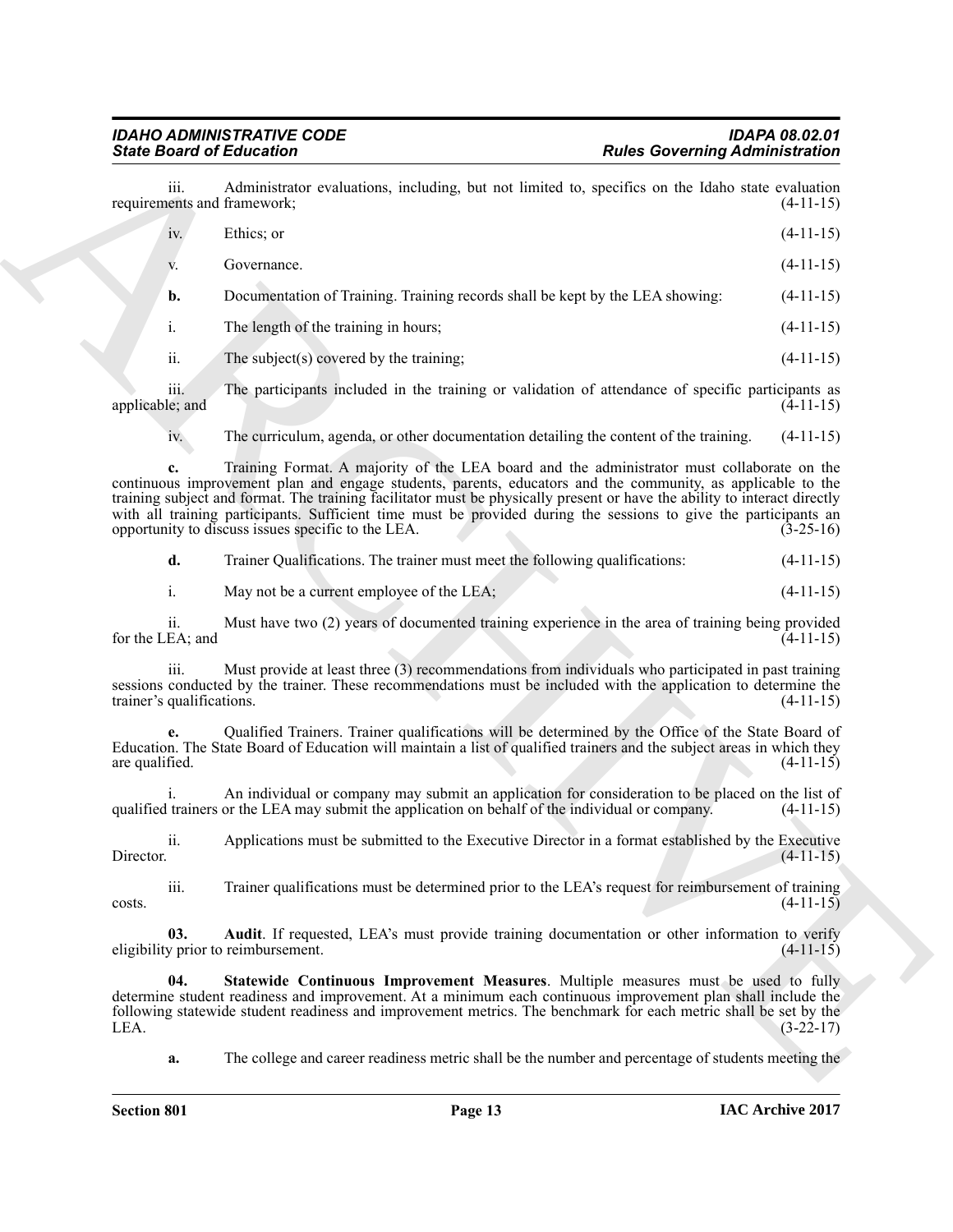#### *IDAHO ADMINISTRATIVE CODE IDAPA 08.02.01 State Board of Education Rules Governing Administration*

Sink Boston of Education Counterparticles and leadship and the sink and the effect of the sink and the sink and the sink and the sink and the sink and the sink and the sink and the sink and the sink and the sink and the s college ready benchmark in mathematics and English Language Arts on a state recognized college entrance exam. Improvement shall be measured by year over year growth in the percentage of students meeting the college readiness benchmark. This measure may be broken out by students pursuing a career technical track and non-career technical track students. Career technical track student's readiness will be measured based on students receiving an industry recognized certification or passage of a Division of Career Technical Education recognized workplace readiness  $assessment.$   $(3-22-17)$ 

**b.** The high school readiness metric shall be the number and percentage of students meeting proficient or advanced on the grade eight (8) Idaho standards achievement test in mathematics and English language usage. Improvement shall be measured by year over year growth in the percentage of students scoring proficient or advanced. (3-22-17)

**c.** The grade seven (7) readiness metric shall be the number and percentage of students meeting proficient or advanced on the grade six (6) Idaho standards achievement test in mathematics and English language usage. Improvement shall be measured by year over year growth in the percentage of students scoring proficient or advanced.  $(3-22-17)$ advanced. (3-22-17)

**d.** The grade four (4) reading readiness metric shall be the number and percentage of students reading at grade level on the spring grade three (3) statewide reading assessment. Improvement shall be measured by year<br>over year growth in the percentage of students scoring at grade level. (3-22-17) over year growth in the percentage of students scoring at grade level.

**e.** The grade three (3) reading readiness metric shall be the number and percentage of students reading at grade level on the spring grade two (2) statewide reading assessment. Improvement shall be measured by year over<br>year growth in the percentage of students scoring at grade level. (3-22-17) year growth in the percentage of students scoring at grade level.

**f.** The grade two (2) reading readiness metric shall be the number and percentage of students reading at grade level on the spring grade one (1) statewide reading assessment. Improvement shall be measured by year over<br>year growth in the percentage of students scoring at grade level. (3-22-17) year growth in the percentage of students scoring at grade level.

**g.** The grade one (1) reading readiness metric shall be the number and percentage of students reading at grade level on the spring kindergarten statewide reading assessment. Improvement shall be measured by year over<br>year growth in the percentage of students scoring at grade level. (3-22-17) year growth in the percentage of students scoring at grade level.

**05. Annual Literacy Intervention Plan**. Annually each LEA will report on the effectiveness of the LEA's literacy intervention plan. Plans and reports are due by October 1 of each year. Plans shall include at a minimum: (3-22-17) minimum: (3-22-17)

<span id="page-13-0"></span>**a.** Projected literacy plan budget for the current school year; (3-22-17)

**b.** Metrics chosen by the LEA to determine effectiveness of the literacy plan and annual performance (13-22-17) benchmarks; and

**c.** Performance on metrics chosen to show program effectiveness for at a minimum the previous cyear. (3-22-17) academic year.

<span id="page-13-1"></span>**06.** College and Career Advising and Mentoring Plans. Annually each LEA shall submit their ind career advising and mentoring plan to the State Board of Education by October 1. (3-22-17) college and career advising and mentoring plan to the State Board of Education by October 1.

**a.** Plans shall include required metrics and at least one (1) or more additional metrics chosen by the LEA to determine effectiveness of the college and career advising and mentoring plan, baseline data and annual benchmarks. (3-22-17) benchmarks. (3-22-17)

**b.** Performance on all effectiveness metrics shall be reported annually in the LEA's Continuous Improvement Plan annual report. (3-22-17)

**c.** At a minimum effectiveness metrics must include: (3-22-17)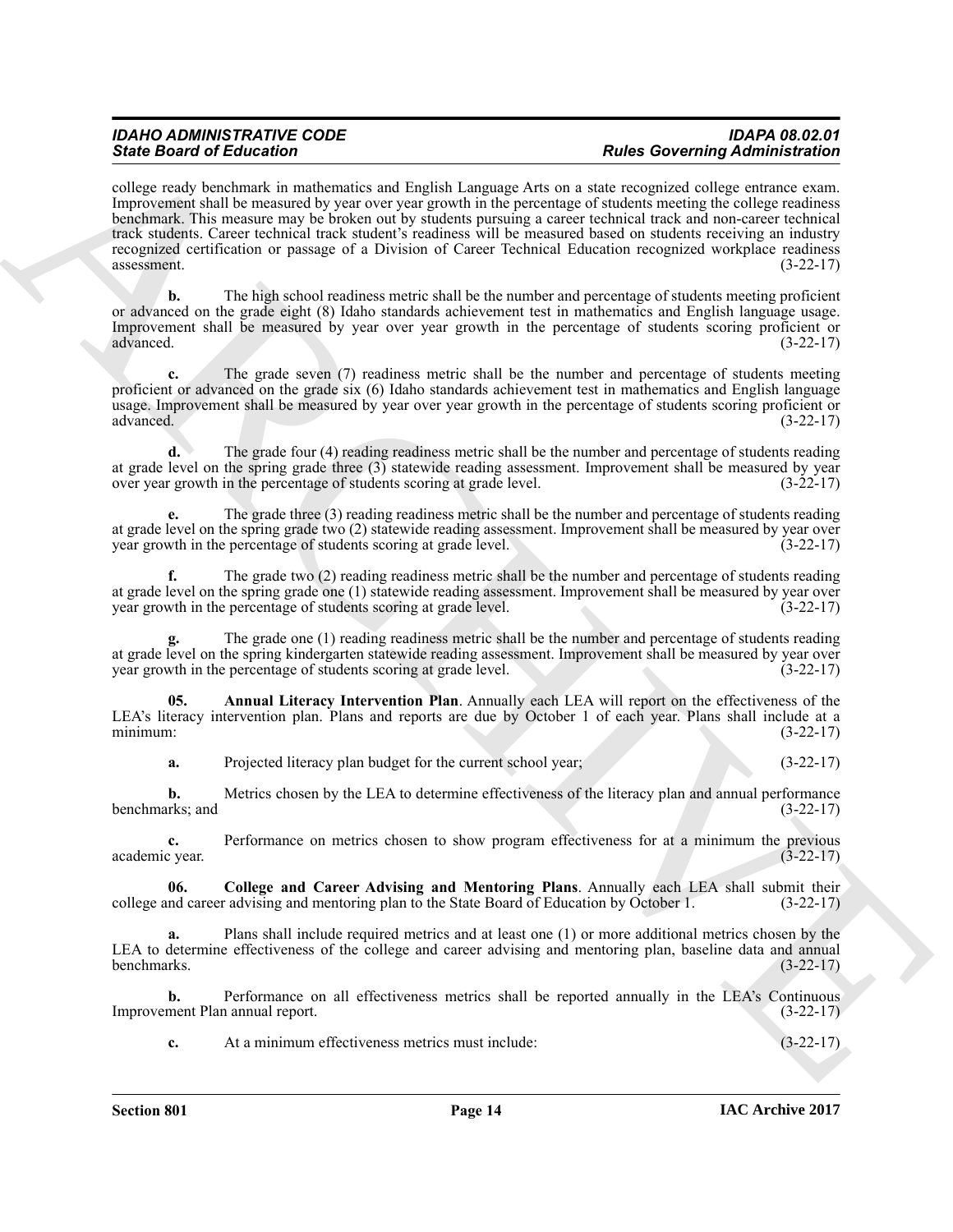#### <span id="page-14-4"></span><span id="page-14-2"></span><span id="page-14-0"></span>**802. LITERACY GROWTH TARGETS.**

| <b>State Board of Education</b>                                                                                                                                                                                 |                                                                                                                                                                                                                                                                                                                                                                                                                                                               | <b>Rules Governing Administration</b>                                                                      |
|-----------------------------------------------------------------------------------------------------------------------------------------------------------------------------------------------------------------|---------------------------------------------------------------------------------------------------------------------------------------------------------------------------------------------------------------------------------------------------------------------------------------------------------------------------------------------------------------------------------------------------------------------------------------------------------------|------------------------------------------------------------------------------------------------------------|
| i.<br>(12);                                                                                                                                                                                                     | Percent of learning plans reviewed annually by grade level, in grade nine (9) through grade twelve                                                                                                                                                                                                                                                                                                                                                            | $(3-22-17)$                                                                                                |
| ii.<br>two (2) years after graduation; and                                                                                                                                                                      | Number and percent of students who go on to some form of postsecondary education one (1) and                                                                                                                                                                                                                                                                                                                                                                  | $(3-22-17)$                                                                                                |
| iii.<br>degree.                                                                                                                                                                                                 | Number of students graduating high school with a career technical certificate or an associate                                                                                                                                                                                                                                                                                                                                                                 | $(3-22-17)$                                                                                                |
| 802.                                                                                                                                                                                                            | LITERACY GROWTH TARGETS.                                                                                                                                                                                                                                                                                                                                                                                                                                      |                                                                                                            |
| 01.<br>level.                                                                                                                                                                                                   | Statewide Trajectory Growth Targets. Statewide trajectory annual growth targets are based on<br>aggregated student performance on the spring administration of the statewide reading assessments. Local growth<br>targets are set by the LEA based on the LEA's available resources and student demographics. Statewide trajectory<br>growth targets indicated the statewide goal for year over year increases in the percentage of students reading at grade | $(3-29-17)$                                                                                                |
| a.                                                                                                                                                                                                              | Year one $(1)$ and two $(2)$ :                                                                                                                                                                                                                                                                                                                                                                                                                                | $(3-29-17)$                                                                                                |
| i.                                                                                                                                                                                                              | Kindergarten -- one percent $(1\%)$ .                                                                                                                                                                                                                                                                                                                                                                                                                         | $(3-29-17)$                                                                                                |
| ii.                                                                                                                                                                                                             | Grade one $(1)$ -- one percent $(1\%)$ .                                                                                                                                                                                                                                                                                                                                                                                                                      | $(3-29-17)$                                                                                                |
| iii.                                                                                                                                                                                                            | Grade two $(2)$ -- one percent $(1\%)$ .                                                                                                                                                                                                                                                                                                                                                                                                                      | $(3-29-17)$                                                                                                |
| iv.                                                                                                                                                                                                             | Grade three $(3)$ -- one percent $(1\%)$ .                                                                                                                                                                                                                                                                                                                                                                                                                    | $(3-29-17)$                                                                                                |
| b.                                                                                                                                                                                                              | Year three (3), four (4), five (5), and six (6):                                                                                                                                                                                                                                                                                                                                                                                                              | $(3-29-17)$                                                                                                |
| i.                                                                                                                                                                                                              | Kindergarten -- one point eight percent $(1.8\%)$ .                                                                                                                                                                                                                                                                                                                                                                                                           | $(3-29-17)$                                                                                                |
| ii.                                                                                                                                                                                                             | Grade one $(1)$ -- two percent $(2\%)$ .                                                                                                                                                                                                                                                                                                                                                                                                                      | $(3-29-17)$                                                                                                |
| iii.                                                                                                                                                                                                            | Grade two $(2)$ -- one point six percent $(1.6\%)$ .                                                                                                                                                                                                                                                                                                                                                                                                          | $(3-29-17)$                                                                                                |
| iv.                                                                                                                                                                                                             | Grade three $(3)$ -- one point two percent $(1.2\%)$ .                                                                                                                                                                                                                                                                                                                                                                                                        | $(3-29-17)$                                                                                                |
| 02.                                                                                                                                                                                                             | Annual Review. The State Board of Education will review the statewide student proficiency levels<br>and the statewide trajectory growth targets annually.                                                                                                                                                                                                                                                                                                     | $(3-29-17)$                                                                                                |
| STATEWIDE AVERAGE CLASS SIZE.<br>803.<br>For the purpose of determining the statewide average class size used in school district staff allowance calculations,<br>school districts shall be grouped as follows: |                                                                                                                                                                                                                                                                                                                                                                                                                                                               | $(3-29-17)$                                                                                                |
| 01.                                                                                                                                                                                                             | <b>Group 1.</b> Group 1 shall consist of school districts with an elementary divisor, pursuant to Section<br>33-1004, Idaho Code, of twenty $(20)$ for grades one $(1)$ through three $(3)$ and twenty-three $(23)$ for grades four $(4)$<br>through six (6), and a secondary divisor of eighteen point five $(18.5)$ .                                                                                                                                       | $(3-29-17)$                                                                                                |
| 02.                                                                                                                                                                                                             | Group 2. Group 2 will consist of school districts with an elementary divisor, pursuant to Section<br>33-1004, Idaho Code, of twenty $(20)$ for grades one $(1)$ through three $(3)$ and twenty-three $(23)$ for grades four $(4)$<br>through six (6), and a secondary divisor less than eighteen point five $(18.5)$ .                                                                                                                                        | $(3-29-17)$                                                                                                |
| 03.<br>than eighteen point five $(18.5.)$                                                                                                                                                                       | Group 3. Group 3 will consist of school districts with elementary divisors, pursuant to Section 33-<br>1004, Idaho Code, of nineteen $(19)$ or twenty $(20)$ for grades one $(1)$ through six $(6)$ , and a secondary divisor of less                                                                                                                                                                                                                         | $(3-29-17)$                                                                                                |
| 04.                                                                                                                                                                                                             |                                                                                                                                                                                                                                                                                                                                                                                                                                                               | <b>Group 4.</b> Group 4 will consist of school districts with elementary divisors, pursuant to Section 33- |

#### <span id="page-14-9"></span><span id="page-14-8"></span><span id="page-14-7"></span><span id="page-14-6"></span><span id="page-14-5"></span><span id="page-14-3"></span><span id="page-14-1"></span>**803. STATEWIDE AVERAGE CLASS SIZE.**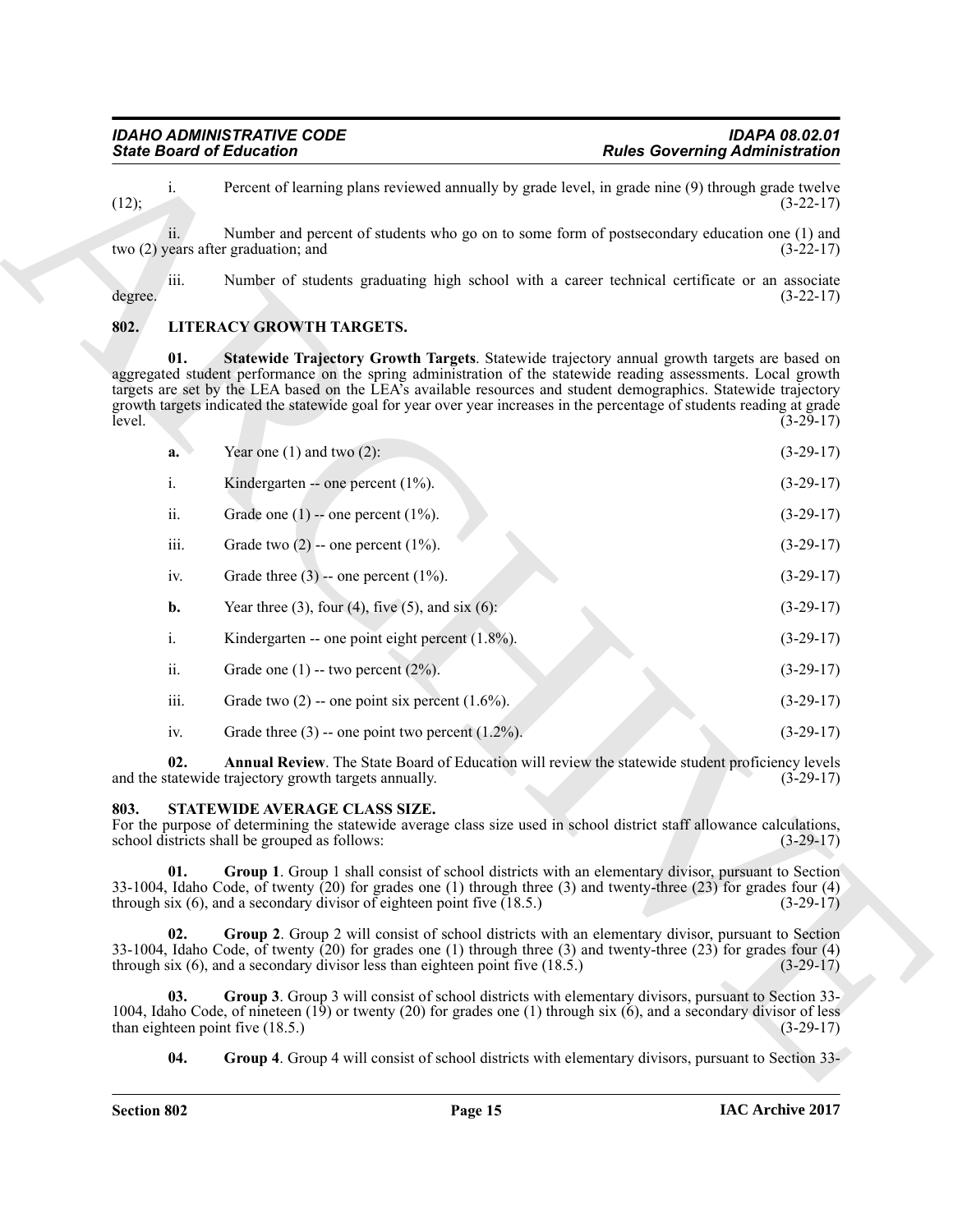Since Delay of Relations<br>
The Compact of Lagrician (1976) is proved at the two control of the control of the Compact of Compact of Compact of Compact of Compact of Compact of Compact of Compact of Compact of Compact of Com 1004, Idaho Code, of less than nineteen (19) for grades one (1) through six (6), and a secondary divisor of less than eighteen point five (18.5.) (3-29-17) eighteen point five  $(18.5.)$ 

<span id="page-15-0"></span>**804. -- 999. (RESERVED)**